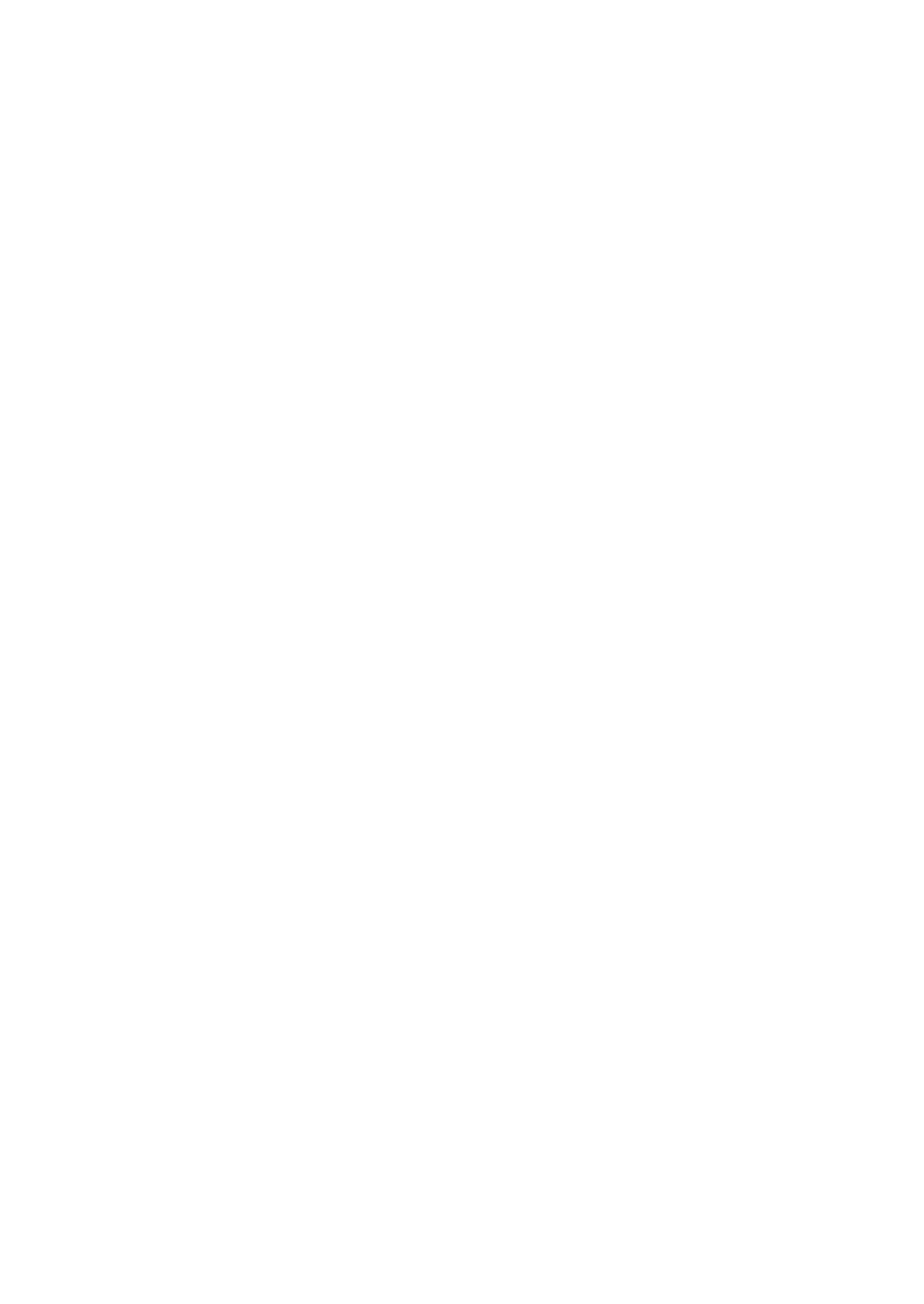#### Atatürk Üniversitesi• Atatürk University Türkiyat Araştırmaları Enstitüsü Dergisi • Journal of Turkish Researches Institute TAED-71, 2021. 703- 724

## TÜRKCE ÖĞRETMENLERİNİN UZAKTAN EĞİTİMDE YAZMA BECERISININ GELIŞTIRILMESINE İLIŞKIN YAŞADIKLARI SORUNLAR VE ÇÖZÜM ÖNERİLERİ PROBLEMS OF TURKISH TEACHERS IN DEVELOPING WRITING SKILLS IN DISTANCE EDUCATION AND SOLUTION PROPOSALS

YUSUF GÜNAYDIN

### **Öz**

Dünyayı etkisi altına alan korona virüs (Covid-19) salgınından sonra birçok alanda arayışlar ve yenilikler vücut bulmuştur. Arayışların ve yeniliklerin en yaygın olarak karşımıza çıktığı alanlardan biri de eğitimde olmuştur. Dünya, eğitim konusunda hazırlıksız yakalandıysa da teknolojik altyapısı gelişmiş olan ülkeler bu süreci daha kısa bir zamanda yönetmiş, olumsuzlukları kontrol altına alabilmiştir.

Türkiye, bölgesel bazda teknolojik farklılıklar gösterse de eğitim konusunda salgından en az etkilenen ülkelerden biri olmuştur. Eğitimin her kademesinde kısa zamanda yeni arayışlara girmiş, eğitim faaliyetlerine çok ara vermeden, eğitimi farklı iletişim kanallarıyla her branştan sürdürmeye devam etmiştir. Bu branşlardan biri de Türkçe dersleridir.

Türkçe eğitimi dört temel becerinin edindirilmesini amaçlamaktadır. Bu becerilerin uzaktan eğitimle aynı düzeyde kazandırılması zordur. Okuma, dinleme, konuşma etkinlikleri öğretmen ve öğrencilerin karşılıklı etkileşimiyle daha rahat bir biçimde işlenebilme özelliğine sahipken yazma becerisi daha zor ve uzun bir süreç gerektirmektedir. Yazma süreci; yazıların öğretmene iletilmesi, öğretmenin yazıları değerlendirme ve dönüt verme süreci gibi uzun bir süreci içerir.

Türkçe öğretmenlerinin uzaktan eğitimde yazma becerisinin geliştirilmesine ilişkin yaşadıkları sorunları ortaya koymayı amaçlayan bu araştırmada, uzaktan Türkçe derslerini yürüten 12 Türkçe öğretmeniyle odak grup görüşmeleri gerçekleştirilmiş, öğretmenlere on üç farklı soru yöneltilmiş ve bu sorulara verilen cevaplarla Türkçe yazma becerisiyle ilgili sorunlar ve bu sorunlara çözümler aranmıştır. İçerik analiziyle

#### **Abstract**

After the coronavirus (Covid-19) epidemic, which affected the world, searches and innovations in many areas came into existence. One of the areas where searches and innovations most commonly came across has been in education. Although the world was caught unprepared for education, countries with developed technological infrastructure managed this process in a shorter time and managed to control the negativities.

Turkey, technological Although differences on a regional basis has been one of the countries least affected by the epidemic on education. At every level of education, he started new searches in a short time, and continued to continue education in every branch with different communication channels without much interruption. One of these branches is Turkish lessons.

Turkish education aims to provide four basic skills. It is difficult to gain these skills at the same level as distance education. While reading, listening and speaking activities can be handled more comfortably with the mutual interaction of teachers and students, writing skills require a more difficult and longer process. Writing process; It involves a long process such as the submission of the articles to the teacher, the teacher evaluating the articles and giving feedback.

In this study, which aims to reveal the problems experienced by Turkish teachers regarding the development of writing skills in distance education, focus group interviews were conducted with 12 Turkish teachers who conduct distance Turkish lessons, and thirteen different questions were asked to the teachers, and the answers given to these questions were about problems related to Turkish writing skills and solutions to these problems were sought.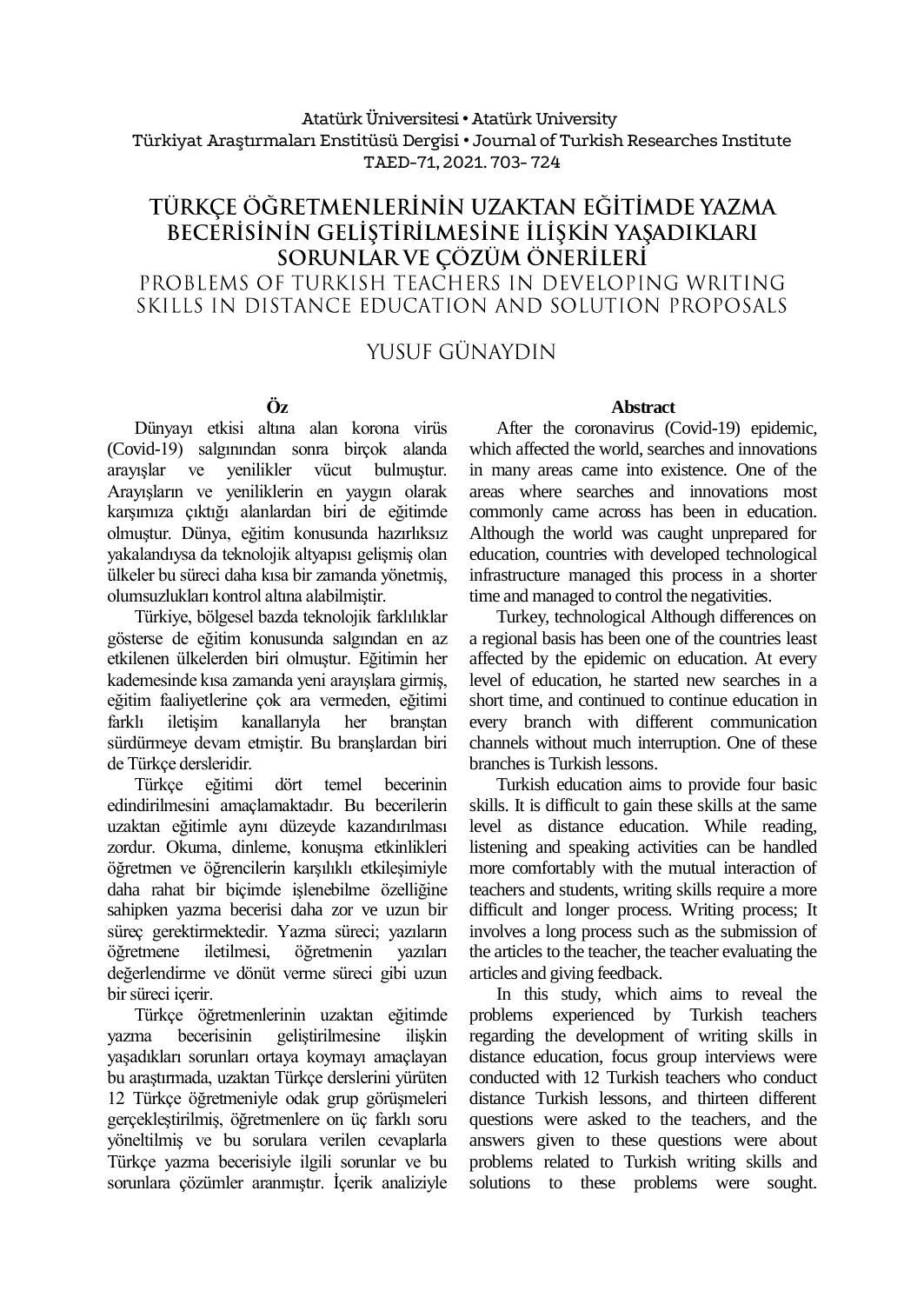elde edilen sonuçlara göre: katılımcıların hiçbirinin uzaktan eğitim deneyimine sahip olmadığı; uzaktan eğitimin yazma becerisinin geliştirilmesinde etkisinin az olduğu; Türkçe öğretim programının uzaktan yazma becerisinin geliştirilmesinde yeterli olmadığı; süreç odaklı yazmanın daha faydalı sonuçlar doğuracağı; uzaktan eğitime uygun programların geliştirilmesi gerekliliği; salgın sonrası uzaktan eğitimin devam etmesinin yazma becerisine fayda sağlamayacağı tespit edilmiştir.

**Anahtar Kelimeler**: Yazma becerisi, uzaktan eğitim, Türkçe öğretimi, uzaktan Türkçe öğretimi, salgın

According to the results obtained from the content analysis: none of the participants had distance education experience; distance education has little effect on the development of writing skills; The Turkish curriculum is not sufficient in developing distance writing skills; process-oriented writing will produce more beneficial results; the necessity to develop programs suitable for distance education; It has been determined that continuing distance education after the epidemic will not benefit writing skills.

**Key Words**: Writing skills, distance education, Turkish teaching, distance Turkish teaching, epidemic.

#### *Structured Abstract*

*The coronavirus (Covid-19) epidemic, which emerged in China in late 2019 and spread all over the world, affected humanity in many areas. This situation has brought new strategic plans, change and transformation requirements in every field from health to social structure, economic balances, political relations, production and consumption habits. One of the most important areas affected by these changes is education. With this deadly epidemic, which minimizes social relations and face-to-face interaction and has no known solution other than isolation, digitalization has become an inevitable situation to keep the education system alive. Digital education, initiated within the scope of emergency measures, has laid the groundwork for drawing new road maps around the world with the opportunities it offers regardless of time and place.*

*Turkish lessons are carried out on the axis of gaining basic language skills (comprehension and expression skills). Every skill is in a spiral relationship with each other. The development of one skill affects the other. Failure to achieve success in writing skills without reaching a certain level of competence in other language skills makes it difficult for both teaching and learning. Evaluating the situation of writing skills experienced with such difficulties even in face-to-face education in the distance education process is worth researching in terms of its potential to reach different results.*

*Within the scope of the study, when teachers are asked about the effect of Turkish lessons conducted with the epidemic on developing writing skills, the negative opinions of teachers on this issue draw attention. It is stated that giving feedback with limited means to improve writing skill causes low motivation in students. The lack of motivation for the writing process is quite thoughtprovoking in terms of the efficiency of the process. In addition, it is known that lessons with low motivated students affect teachers' motivation. This situation will greatly affect the writing activities that teachers will have students do.*

*Another finding obtained from the research is that the teachers stated that the epidemic process is a good opportunity to benefit from technological opportunities more effectively and efficiently. In this context, it is a very good development that teachers can use this opportunity effectively to enrich themselves with new equipment. It is gratifying that today's teachers, who are trying to keep up with the 21st century, are open to improving themselves in every sense. However, some infrastructural problems encountered during this process prevent to benefit from these opportunities more effectively.*

*It was stated that it is a very important need to communicate with the family and to receive family support among the solution suggestions offered by the teachers. In addition, it has been stated that most of the problems experienced with infrastructure improvements will be solved. In addition,*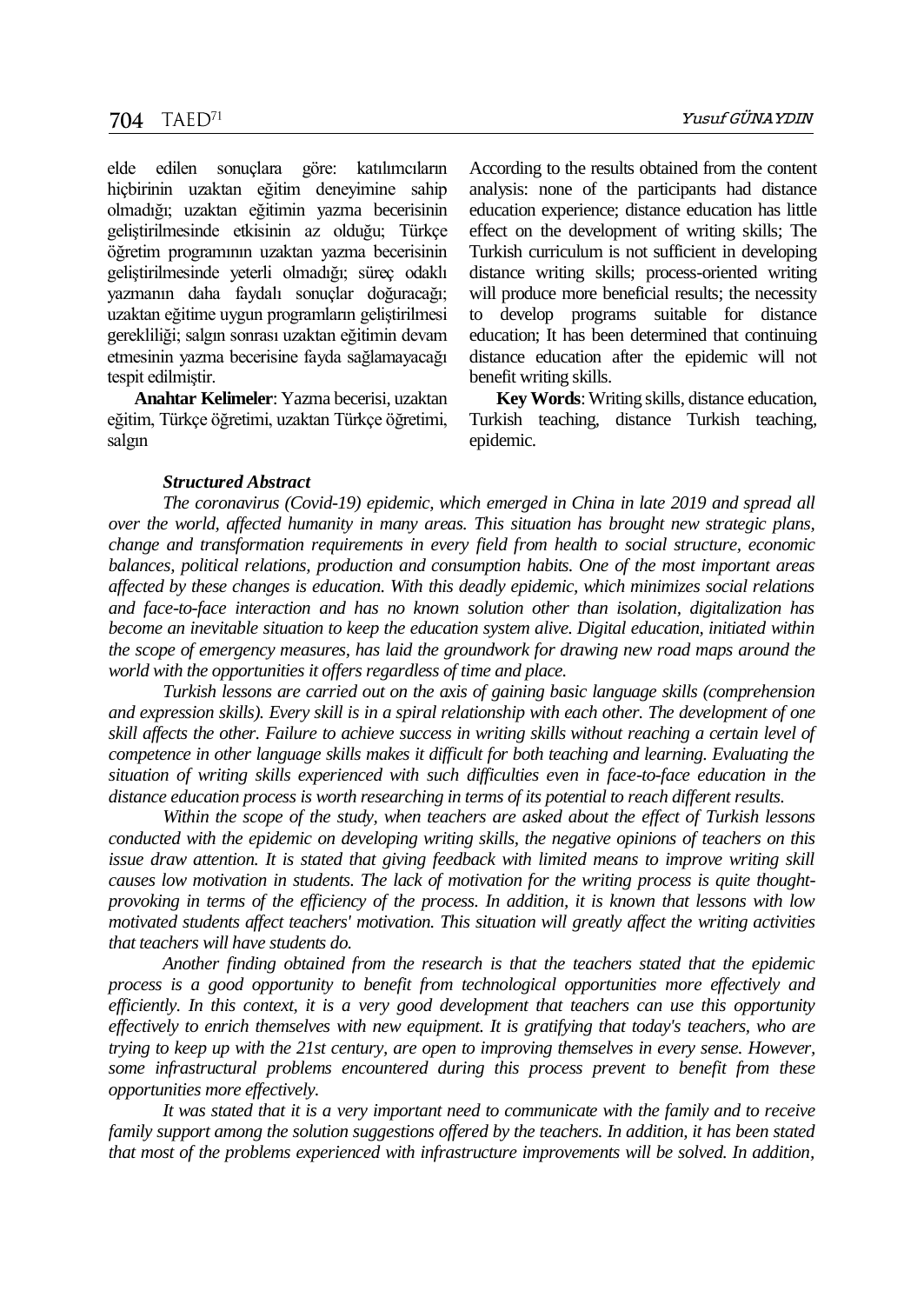*during this period, teachers stated that it is very important to receive in-service training on different platforms related to the distance education process.*

*Most of the teachers participating in the study stated that there should be acquisitions in the program that include skills for distance education. Among these, there are acquisition topics for using digital writing, web 2.0 tools and various office programs. It is possible that the changes experienced in the technological field directly affect the learning environment.*

*One of the reasons why students' writing skills are not sufficiently developed in the distance education process is that teachers try to carry out this process in a result-oriented way. It is seen that almost half of the teachers participating in the study adopt a result-oriented writing approach rather than process-oriented writing in the writing process. They stated the reasons for this as being easier to control and giving instant feedback. However, process-oriented writing is extremely critical for the development of writing skills. In the process-oriented approach, the student's writing process is guided, his development is carefully followed and the student is supported where necessary. In this respect, the teacher's not being a model and not providing guidance directs the students towards the form of the article rather than its content. At this point, it emerges that feedbacks on students' writing performances should be given in the process, not at the end.*

*When the results of the research are examined, it can be interpreted that teachers use a wide variety of measurement and evaluation methods as they adapt to this process over time. However, when the teachers were asked whether they would like to continue the writing process with distance education after the epidemic, almost half of the teachers who participated in the study stated that they did not want this. One of the reasons for this is that the writing process is less efficient. It has been revealed that teachers who have difficulties in following the student and providing sufficient feedback do not want to continue with distance education. However, it is a fact that in a global world, distance education and tools are indispensable in order to keep up with the new age. With a new restructuring, teachers' access to distance education and their frequency of use should be increased, and thus the efficiency of the process should be ensured.*

*When the findings of the study are examined, teachers do not have previous distance education experience, distance education is ineffective in developing writing skills, Turkish teaching program is not sufficient in developing distance writing skills, process-oriented writing process will have more beneficial results, and continuity of distance education after the epidemic will lead to writing skills. It has been determined that it will not benefit. The following suggestions can be made regarding these results:*

*1. Programs suitable for distance education should be developed.*

*2. Process-oriented writing skills should be used more in writing lessons in the distance education process.*

*3. Teachers 'course load should be reduced in order to give healthy feedback to each of the students' writing-related assignments.*

*4. Teachers should be given practical in-service training and seminars on writing in distance education.*

*5. The teacher should be in contact with the family and get support from the family.*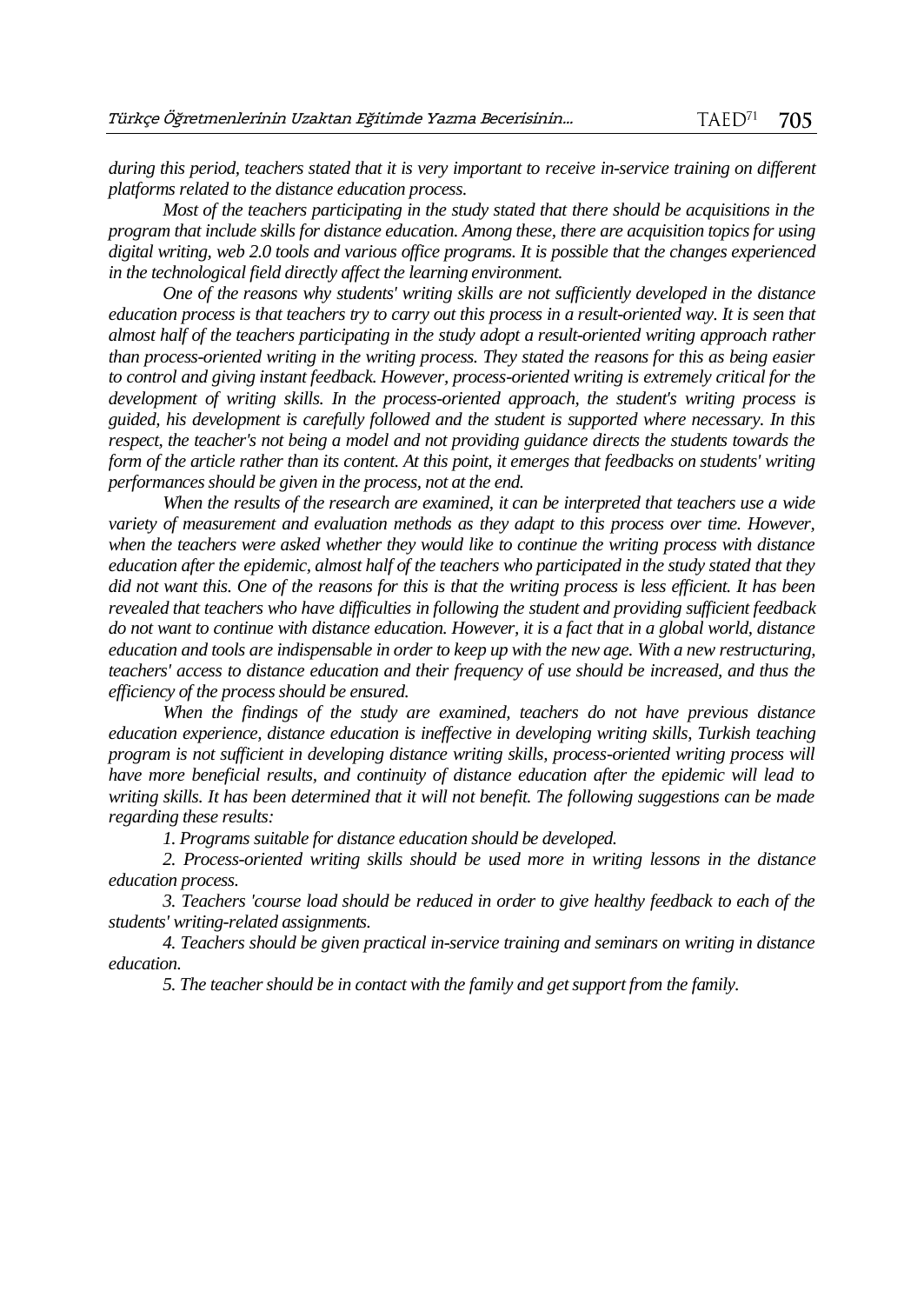#### **1. Giriş**

2019 yılı sonlarında Çin'de ortaya çıkarak tüm dünyaya yayılan korona virüs (Covid-19) salgını, pek çok alanda insanlığı etkilemiştir. Bu durum, sağlık başta olmak üzere, sosyal yapı, ekonomik dengeler, siyasi ilişkiler, üretim ve tüketim alışkanlıklarına kadar her alanda yeni stratejik planları, değişim ve dönüşüm gereksinimlerini beraberinde getirmiştir. Bu değişimlerden etkilenen en önemli alanlardan birisi de eğitimdir. Sosyal ilişkileri ve yüz yüze etkileşimi en aza indiren, izolasyon dışında bilinen başka bir çözümü bulunmayan bu ölümcül salgınla birlikte eğitim sistemini ayakta tutmak için dijitalleşme kaçınılmaz bir durum olmuştur. Acil durum tedbirleri kapsamında başlatılan dijital eğitim, zaman ve mekândan bağımsız olarak sunduğu imkânlarla dünya çapında yeni yol haritalarının çizilmesine zemin hazırlamıştır. Eğitimle ilgili bakanlıklar, eğitim-öğretim süreçlerini bu kapsamda yeniden planlamıştır. Bu bağlamda Türkiye'de de Millî Eğitim Bakanlığı tarafından öğretim programlarında düzenlemeler yapılmış; Eğitim Bilişim Ağı (EBA), TRT bünyesinde üç ayrı televizyon kanalı ve Zoom gibi platformlar üzerinden *uzaktan eğitim*le öğrenme sürecinde süreklilik sağlanmaya çalışılmıştır.

Uzaktan eğitim, öğretmen ve öğrencinin aynı mekânlarda bulunmak zorunda olmadığı ve eğitim-öğretim faaliyetlerinin posta hizmetleri ve bilgi iletişim teknolojileri sayesinde yürütüldüğü bir eğitim sistemi modelidir (İşman, 2011: 1). Bir başka tanıma göre uzaktan eğitim, "Öğrenme grubunun ayrıldığı ve öğrenenleri, kaynakları ve öğreticileri birbirine bağlamak için etkileşimli telekomünikasyon sistemlerinin kullanıldığı kurum temelli örgün eğitimdir" (Schlosser ve Simonson, 2009: 1). Bilgi ve iletişim teknolojilerindeki gelişmelerin ciddi bir ivme kazandığı 21. yüzyılda akademik ve sosyal alanda küresel bir değer kazanma, uzaktan eğitim süreçlerine uyumla yakından ilişkilidir. Dolayısıyla da bireylerin dijital yetkinlikler edinmesinin bir getirisi olarak öğretmen ve öğrenci rollerinin kazandığı yeni boyutlar, çağa uyumun öncüllerinden biri olarak dikkat çekmektedir (Geçgel vd., 2020). Bu bağlamda, öğretim programında bulunan her bir dersin içerik ve uygulamalarından ölçme-değerlendirme aşamasına kadar uzaktan eğitime entegrasyonda dijital yetkinlik büyük önem taşımaktadır.

Öğretim programlarının perspektifini "değer ve yetkinliklerle bütünleştiren bilgi, beceri ve davranışlara sahip bireyler yetiştirmek" olarak açıklayan 2019 Türkçe Öğretim Programı'nda *dijital yetkinlik* kavramı "bilgiye erişim ve bilginin değerlendirilmesi, saklanması, üretimi, sunulması ve alışverişi için bilgisayarların kullanılması ayrıca internet aracılığıyla ortak ağlara katılım sağlanması ve iletişim kurulması gibi temel becerileri" (MEB, 2019, s. 5) ifade etmektedir. Bu bakımdan mevcut salgın koşullarında değeri ve önemi iyice anlaşılan dijital yetkinliğe sahip olma ölçüsünde bireylerin kesintisiz biçimde Türkçe derslerine devam etmesinin mümkün olduğu söylenebilir. Erol'a (2020) göre salgınla birlikte uzaktan eğitim sürecinin eğitim dünyasına hâkim olması öğrencinin kendi öğrenme süreçlerini kontrol ettiği, kendi öğrenmeleri üzerine düşündüğü ve öğrenme sorumluluğunu üstlendiği eğitim ortamlarının önemini daha da artırmıştır. Eğitim ortamının, öğrencinin öğrenme motivasyonu üzerinde olumlu etkisi etkisi vardır. Motivasyon, öğrencileri harekete geçiren ve başarılı ürünlerin ortaya çıkmasını sağlayan önemli bir güçtür (Kirchner ve Mostert, 2017).

Türkçe dersleri, temel dil becerilerinin (anlama ve anlatma becerileri) kazandırılması ekseninde gerçekleştirilmektedir. Her beceri birbiriyle sarmal bir ilişki içerisindedir. Bir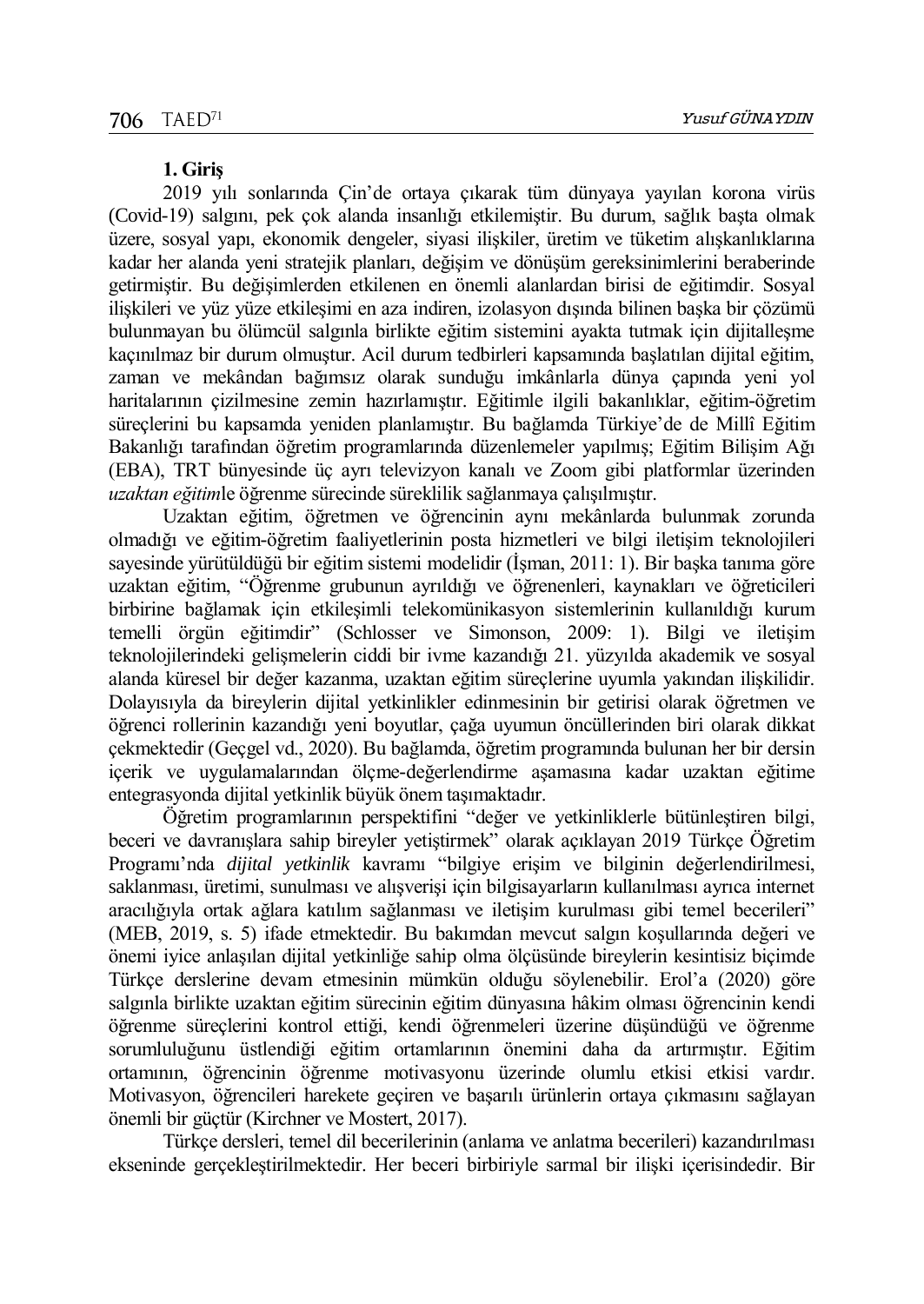becerinin gelişimi, diğerini etkilemektedir. Anlatma becerilerinden olan yazma becerisi, 'temel dil becerileri zincirinin son halkası' olarak görülmektedir (Demirel ve Şahinel, 2006; Ünalan, 2006). Yazma, değerlendirme ve problem çözme süreçlerini içeren analitik bir beceridir (Sharples, 1999). Diğer dil becerilerinde belirli bir yetkinliğe ulaşılmadan yazma becerisinde başarı sağlanamaması, onu hem öğretimde hem de öğrenimde zorlanılan bir yapıya büründürmektedir. Bu nedenle de yazma genellikle çekinilen, başarılı olunamayan bir beceri alanı olarak görülmektedir (Aydın, 2017; Özbay ve Barutçu, 2013; Yalçın, 2002). Yüz yüze öğretimde bile bu denli zorluklar yaşanan yazma becerisinin uzaktan eğitim sürecindeki durumunun değerlendirilmesi farklı sonuçlara ulaşma potansiyeli bakımından araştırılmaya değerdir.

Alanyazın incelendiğinde, salgın sürecinde uzaktan eğitim (Akbulut, Şahin ve Esen, 2020; Can, 2020; Hebebci, Bertiz ve Alan, 2020; Koçoğlu ve Tekdal, 2020; Korkmaz ve Toraman, 2020; Sözen, 2020) ve eğitimde EBA kullanımı (Arslan ve Kuzu, 2019; Bahçeci ve Efe, 2018) üzerine pek çok çalışma olduğu görülmektedir. Ancak uzaktan eğitimle Türkçe öğretimi üzerine yapılan çalışmalar şimdilik sınırlı sayıdadır. Bu çalışmalarda büyük oranda Türkçe öğretmenlerinin görüşlerine odaklanılmıştır.

Bayburtlu (2020), salgın döneminde uzaktan eğitimle yürütülen Türkçe derslerini öğretmen görüşlerine göre ele almıştır. 30 Türkçe öğretmeninin katılımcı olduğu araştırmada, öğrencilerin EBA canlı derslere cihazlarının bulunmamasından dolayı erişim sağlayamadıkları, bağlantı sorunları ve zaman sınırlamasının sorun yaşattığı, bilinçsiz veliler nedeniyle sürecin kontrol edilemediği, derslere katılımın istenen düzeyde olmadığı, ders kitabı ve dijital içeriklerin uyumlu olmadığı, altyapının tüm öğrencilerin aynı anda faydalanabileceği şekilde güçlendirilmediği sonucuna varılmış; veli ve öğretmenlerin uzaktan eğitim konusunda eğitilmesi gerektiği belirtilmiştir. Sarıçam, Özdoğan ve Topçuoğlu-Ünal da (2020), uzaktan eğitim bünyesindeki Türkçe derslerinin uygulanmasına yönelik 35 öğretmenin görüşüne başvurdukları araştırmalarında, uzaktan eğitimin avantajlarını ve dezavantajlarını belirlemeye çalışmışlardır. Katılımcılar, dilbilgisi öğretimi ve dinleme becerisini geliştirmede faydalı olabileceğini düşündükleri uzaktan eğitimin, konuşma becerisi başta olmak üzere okuma ve yazma gibi psikomotor süreçleri de bünyesinde barındıran becerileri yeterince geliştiremeyeceği görüşünde birleşmişlerdir. Bunun yanında örgün eğitime göre daha ekonomik, esnek, zaman ve mekân sınırını ortadan kaldıran yapısıyla olumlu; erişimde fırsat eşitsizliği, öğrenci kontrolü, dönüt verme, sosyalleşme, pasifleştirme gibi yönlerden olumsuz görüşler ileri sürülmüştür. Özgül, Ceran ve Yıldız (2020), 10 Türkçe öğretmeninin uzaktan eğitimle yapılan derslere ilişkin görüşünü inceledikleri çalışmalarında katılım ve katkının düşük olduğuna, EBA sisteminin güvenilir bulunduğuna ve sunulan içeriklerin zengin olduğuna, ölçme-değerlendirme uygulamalarının yetersiz görüldüğüne yönelik bulgulara ulaşmışlardır. Süğümlü (2021) 16 Türkçe öğretmeni üzerinde yaptığı araştırmasında, öğretmenlerin uzaktan eğitim konusundaki yetersizlikleriyle beraber uzaktan eğitimde erişim, etkileşim, motivasyon, içerik ve materyal eksiklikleri, isteksizlik, ölçme-değerlendirme ve iletişim sorunları, planlamaya zaman ayırmama, dönüt verememe, dil becerilerini geliştirmede zorluklar, öğrenci devamsızlığı gibi olumsuzluklarla karşılaşma durumlarının yoğun olduğu, bu nedenle Türkçeyi doğru şekilde öğretemedikleri sonucuna varmıştır. Geçgel, Kana ve Eren (2020) Türkçe eğitiminde dijital yetkinlik kavramını farklı değişkenler açısından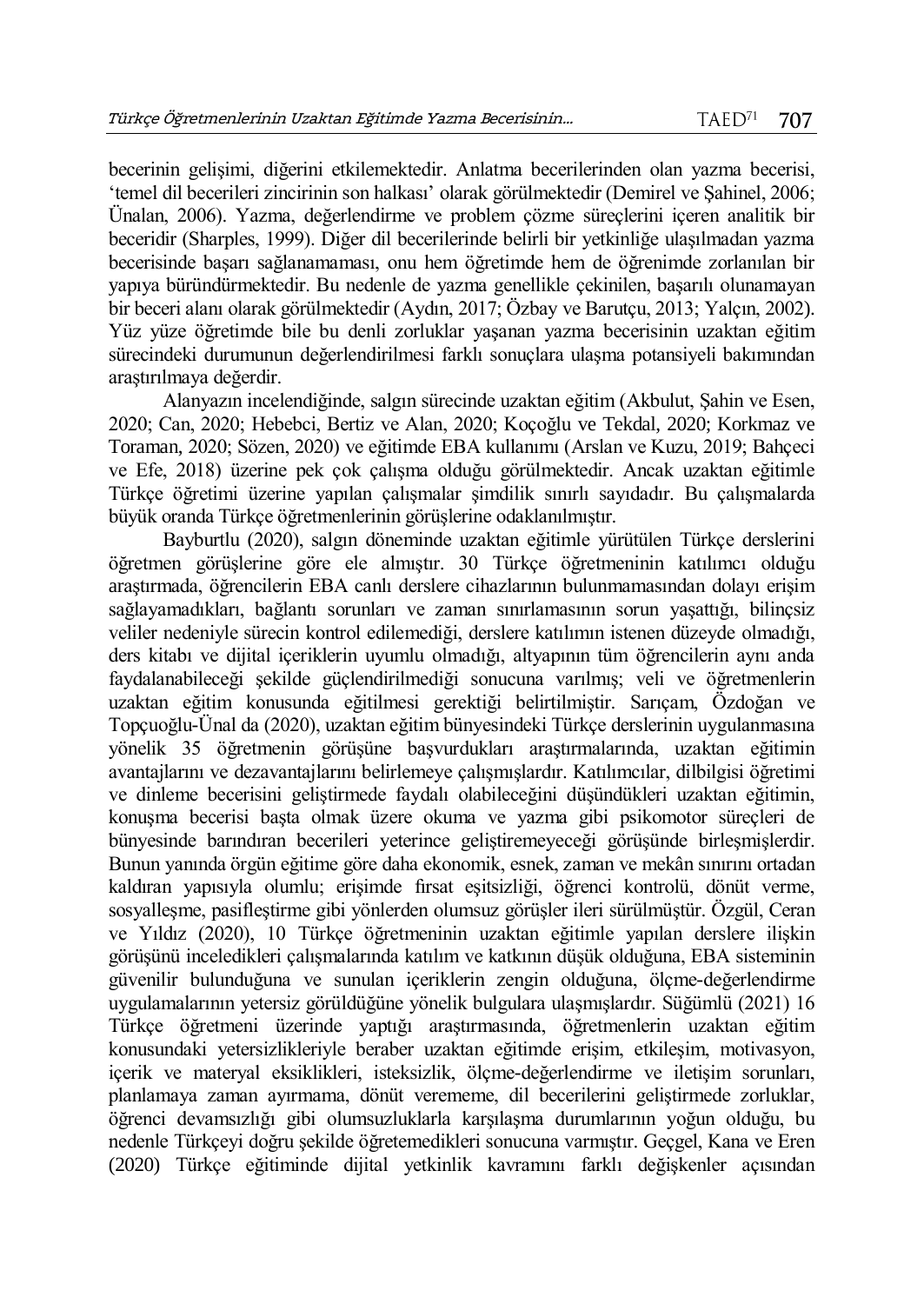inceledikleri araştırmada, 1 okul müdürü, 1 bilişim teknolojileri öğretmeni ve 5 Türkçe öğretmeninin görüşlerini almış; Covid-19 salgını sürecinde Türkçe öğretmenlerinin, öğrencilerin, programların ve kitapların dijital yetkinlik kapsamında yeniden değerlendirilmesi gerektiğini ifade etmişlerdir.

Salgın döneminde uzaktan eğitimle EBA TV üzerinden yapılan Türkçe derslerini öğrenci görüşlerine göre nicel ve nitel olarak değerlendiren Aydın (2020) 275 ortaokul öğrencisinin görüşüne başvurmuştur. Araştırmanın nicel sonuçlarına göre öğrenciler EBA TV'deki Türkçe derslerinin kendilerine katkısının olduğu, izlemekten keyif aldıkları, yeteri kadar takip edebildikleri, etkinliklerin yeterli olduğu yönünde olumlu; ders süresinin ve soru sayısının yetersiz olduğu yönünde olumsuz görüş bildirmişlerdir. Nitel sonuçlara göre ise EBA TV'deki Türkçe derslerinin faydalı, etkili, öğretici bir uygulama olduğu; ancak yetersiz süre, hızlı anlatım, soru soramama ve öğretmen değişikliği noktalarında olumsuz görüş bildirdikleri ortaya konmuştur. Benzer şekilde Karakuş vd. (2020) Türkçe öğretmeni adaylarının uzaktan eğitime yönelik görüşlerini irdeleyen araştırmalarında; öğretmen adaylarının teknik aksaklıklar, etkileşim ve sosyal beceri geliştirme yetersizliği, motivasyon düşüklüğü, her bir dil becerisini aynı düzeyde geliştirememe gibi nedenlerle süreci genel anlamda olumsuz olarak değerlendirdiklerini tespit etmişlerdir. Özer ve Çekici (2020) de uzaktan eğitimle yürütülen Türk dili derslerine ilişkin görüşleri değerlendirdikleri nitel araştırmalarında hem Türk hem de yabancı öğrencilerin çevrim içi katılım konusunda motivasyon eksikliği yaşadıklarını ve buna rağmen zaman yönetimi açısından yüz yüze ders yerine uzaktan dersleri yeğlediklerini, öğretimin niteliği göz önünde bulundurulduğunda ise örgün öğretimi tercih ettiklerini belirtmiştir. Covid 19 sürecinde uzaktan eğitim modelini kullanan Türkçe öğretmenlerinin uzaktan eğitime yönelik görüşlerini inceleyen Aydın ve Erol (2021) ise araştırmalarında, katılımcıların genel olarak faydalı yönleri olsa da uzaktan eğitimi yüz yüze eğitime göre olumsuz karşıladıkları sonucuna ulaşmışlardır. Öğrencilerin katılım sorunu, İnternet/bağlantı ve altyapı/sistem gibi dijital tabanlı problemler, etkileşimin zayıf kalması, öğrencinin ilgi ve ciddiyeti noktasında yüz yüze eğitime oranla yetersiz kalınması belirlenen önemli sonuçlardır. Bununla birlikte araştırmada temel dil becerileriyle ilgili olarak yazma becerisinin en az gelişen beceri olduğunu Türkçe öğretmenleri tarafından ifade edilmiştir.

Yukarıda bahsedilen çalışmalar, ana dili olarak Türkçenin öğretimine odaklanmaktadır. Bunların yanında, alanyazında uzaktan eğitimi yabancı dil olarak Türkçe öğretiminde kullanan çalışmalara da rastlanmaktadır. Örneğin Pilancı, Saltık ve Çalışır-Zenci (2020), açık ve uzaktan öğrenme alanı içinde dil öğretiminin yeri ve önemini anlatmış, bu bağlamda yabancı dil olarak Türkçe öğreticileri için temel ilkeler üzerinde durmuş ve önerilerde bulunmuşlardır. Güngör, Çangal ve Demir (2020) ise, Türkçenin yabancı dil olarak uzaktan öğretimine ilişkin öğrenici ve öğreticilerin görüşlerini değerlendirdikleri çalışmalarında, zaman ve mekân sınırlılığını ortadan kaldırması açısından olumlu ancak etkileşim sorunlarının olması, dil becerilerinin gelişimini olumsuz etkilemesi, altyapı sorunları, ödev kontrolünü zorlaştırması gibi nedenlerle olumsuz görüşler bildirildiğini; öğrenicilerin büyük bir bölümünün yüz yüze eğitimi tercih ettiklerini ortaya koymuşlardır.

Alanyazına genel olarak bakıldığında uzaktan Türkçe derslerinin öğretmen görüşleri çerçevesinde araştırıldığı, öğrenci görüşlerinin daha azınlıkta olduğu ve benzer sonuçlara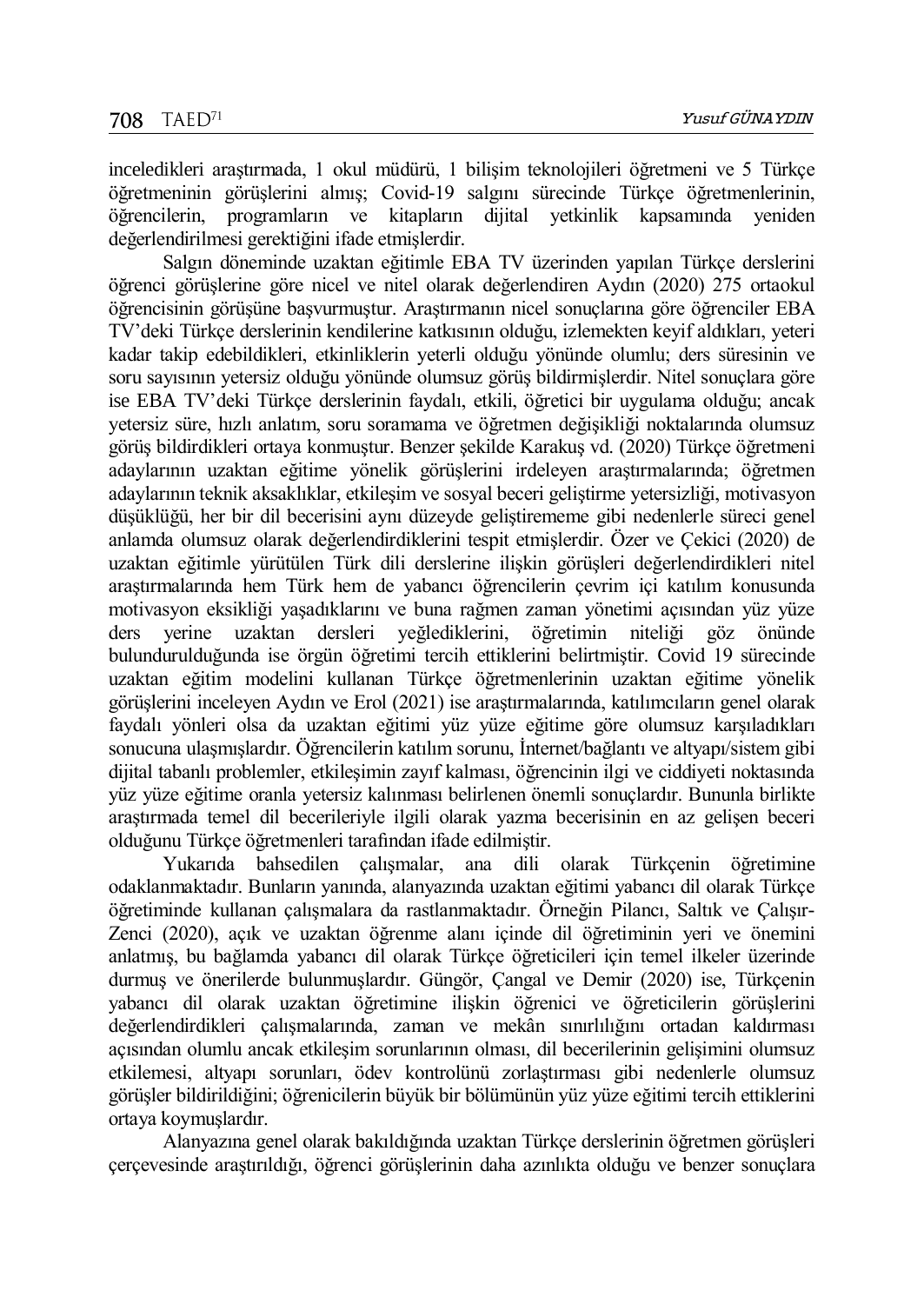ulaşıldığı görülmektedir. Ancak uzaktan eğitim sürecinde doğrudan bir beceri alanının geliştirilmesine ilişkin araştırmalara rastlanılmamıştır. Bunun bir eksiklik olduğu düşünülmekte ve bu çalışmada en çok zorlanılan beceri olan yazmanın uzaktan eğitimdeki durumuna odaklanılmaktadır.

Bu araştırmanın amacı, Türkçe öğretmenlerinin uzaktan eğitimde yazma becerisinin geliştirilmesine ilişkin yaşadıkları sorunları ve çözüm önerilerini belirlemektir. Bu kapsamda aşağıdaki sorulara cevap aranmıştır:

*-Türkçe öğretmenlerinin salgın öncesi ve sürecindeki deneyimlerine ilişkin görüşleri,*

*-Türkçe öğretmenlerinin uzaktan eğitim sürecinde yazma becerisinin geliştirilmesine yönelik görüşleri,*

*-Türkçe öğretmenlerinin uzaktan eğitim sürecinde yazma becerisinin geliştirilmesine yönelik yaşadıkları sorunlar,*

*-Türkçe öğretmenlerinin Türkçe dersi öğretim programının uzaktan eğitime uygunluğuna yönelik görüşleri nelerdir?*

## **2. Yöntem**

### **2.1. Araştırmanın Modeli**

Bu araştırmada, Türkçe öğretmenlerinin uzaktan eğitimde yazma becerisinin geliştirilmesine ilişkin yaşadıkları sorunları ve çözüm önerilerini belirlemek amaçlanmıştır. Türkçe öğretmenlerinin araştırma konusuyla ilgili görüşleri görüşme yoluyla belirlenerek gerçekçi ve bütüncül bir şekilde ortaya konmuştur.

Bu araştırmada nitel araştırma yaklaşımının durum çalışması deseni benimsenmiştir. "Nitel araştırma; gözlem, görüşme ve doküman analizi gibi nitel veri toplama yöntemlerinin kullanıldığı, algıların ve olayların doğal ortamda gerçekçi ve bütüncül bir biçimde ortaya konmasına yönelik nitel bir sürecin işlendiği araştırmadır" (Yıldırım ve Şimşek, 2018: 39). Durum çalışması ise "nasıl ve niçin sorularını temel alan, araştırmacının kontrol edemediği bir olgu ya da olayı derinliğine incelemesine olanak veren araştırma yöntemidir" (Yıldırım ve Şimşek, 2018: 289). Durum çalışması, sınırlı bir sistemin derinlemesine incelenmesi ve analiz edilmesidir (Merriam ve Tisdell, 2016).

#### **2.2. Çalışma Grubu**

Araştırma kapsamında Millî Eğitim Bakanlığına bağlı kurumlarda görev yapan on iki Türkçe öğretmeni, gönüllülük esasına göre araştırmanın katılımcıları olmuşlardır. Türkçe öğretmenleri belirlenirken, kapsam geçerliliği açısından farklı sınıf düzeylerinde (5, 6, 7 ve 8. sınıf) ders veren ve yazma becerileri ile ilgili etkinlikler gerçekleştiren öğretmenlere ulaşılmaya çalışılmıştır. Bu bakımdan araştırmada amaçlı örnekleme yöntemlerinden uygun örnekleme tercih edilmiştir. Uygun örnekleme; yakın çevrede bulunan, ulaşılması kolay ve araştırmaya gönüllü olarak katılmak isteyen bireyler üzerinde yapılan örnekleme olarak tanımlanabilir (Erkuş, 2009). Bu örnekleme yönteminin kullanılmasında araştırmaya hız ve pratiklik kazandırması, daha az maliyetli olması, tanıdık bir örneklem üzerinde çalışmanın araştırmacılar için daha kolay olması (Yıldırım ve Şimşek, 2018) gibi durumlar belirleyici olmuştur.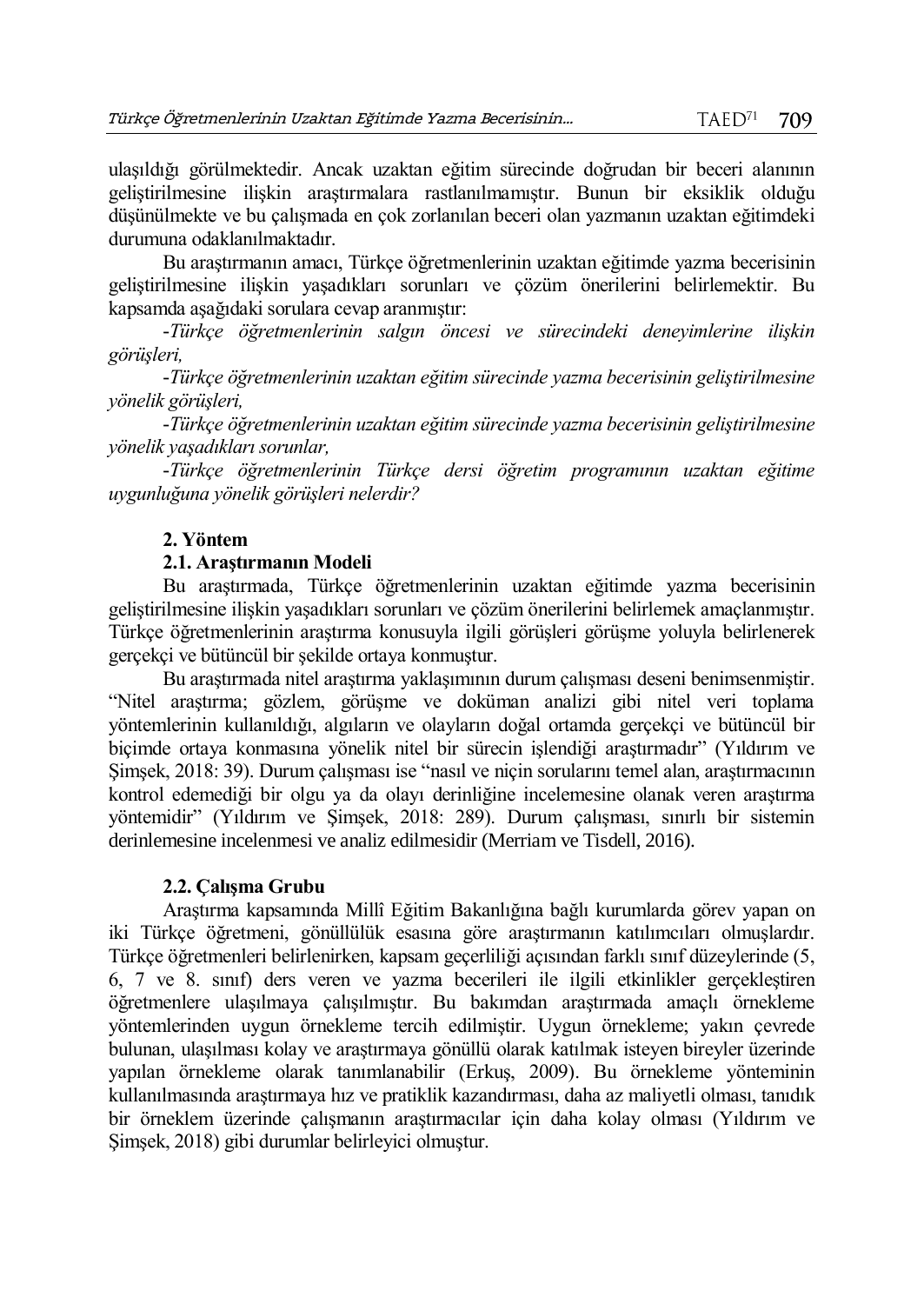#### **2.3. Verilerin Toplanması ve Analizi**

Araştırmada veri toplama tekniği olarak odak grup görüşmesi gerçekleştirilmiştir. Salgın nedeniyle öğretmenlerle yüz yüze gelmenin mümkün olmamasından dolayı bu görüşmeler çevrim içi/canlı olarak gerçekleştirilmiştir. Bowling'e (2002) göre odak grup görüşmesi küçük bir grupla lider arasında yapılandırılmamış görüşme ve tartışmada grup dinamiğinin etkisini kullanma, derinlemesine bilgi edinme ve düşünce üretmedir. Krueger ise (1994) odak grup görüşmesini, bireylerin düşüncelerini serbestçe söyleyebileceği bir ortamda dikkatlice planlanmış bir tartışma olarak tanımlamaktadır. Bu bağlamda odak grup görüşmeleri, önceden belirlenmiş yönergeler çerçevesinde gerçekleştirilen, bu yöntemin mantığına uygun olarak, görüşülen kişilerin öznelliklerini ön planda tutan, katılımcıların söylemine ve bu söylemin toplumsal bağlamına dikkat edilmesi gereken nitel bir veri toplama tekniği olarak tanımlanabilir.

Türkçe öğretmenlerinden toplanan araştırma verilerinin analizinde içerik analizi tekniği kullanılmıştır. "İçerik analizi, belirli kurallara dayalı kodlamalarla bir metnin bazı sözcüklerinin daha küçük içerik kategorileri ile özetlendiği sistematik, yinelenebilir bir tekniktir" (Büyüköztürk, Çakmak, Akgün, Karadeniz ve Demirel, 2012: 240). "İçerik analizinde temelde yapılan işlem, birbirine benzeyen verileri belirli kavramlar ve temalar çerçevesinde bir araya getirmek ve bunları okuyucunun anlayabileceği bir biçimde düzenleyerek yorumlamaktır" (Yıldırım ve Şimşek, 2006: 27). Bu doğrultuda, Türkçe öğretmenlerinin, uzaktan eğitim sürecinde yazma becerilerini geliştirme ile ilgili görüşleri alınmış, her biri ayrı ayrı incelenmiş ve sınıflandırılarak tematik bir değerlendirmeye tabi tutulmuştur.

## **3. Bulgular ve Yorum**

Bu bölümde araştırma kapsamında belirlenen sorulara ilişkin bulgulara yer verilmiştir.

## **3.1. Türkçe Öğretmenlerinin Salgın Öncesi ve Sürecindeki Deneyimlerine İlişkin Bulgular ve Yorum**

Türkçe öğretmenlerinin salgın öncesinde uzaktan eğitimle ilgili deneyimlerine ilişkin bulgular Şekil 1'de yer almaktadır.



*Şekil 1. Katılımcıların salgın öncesinde uzaktan eğitimle ilgili deneyimlerine ilişkin bulgular*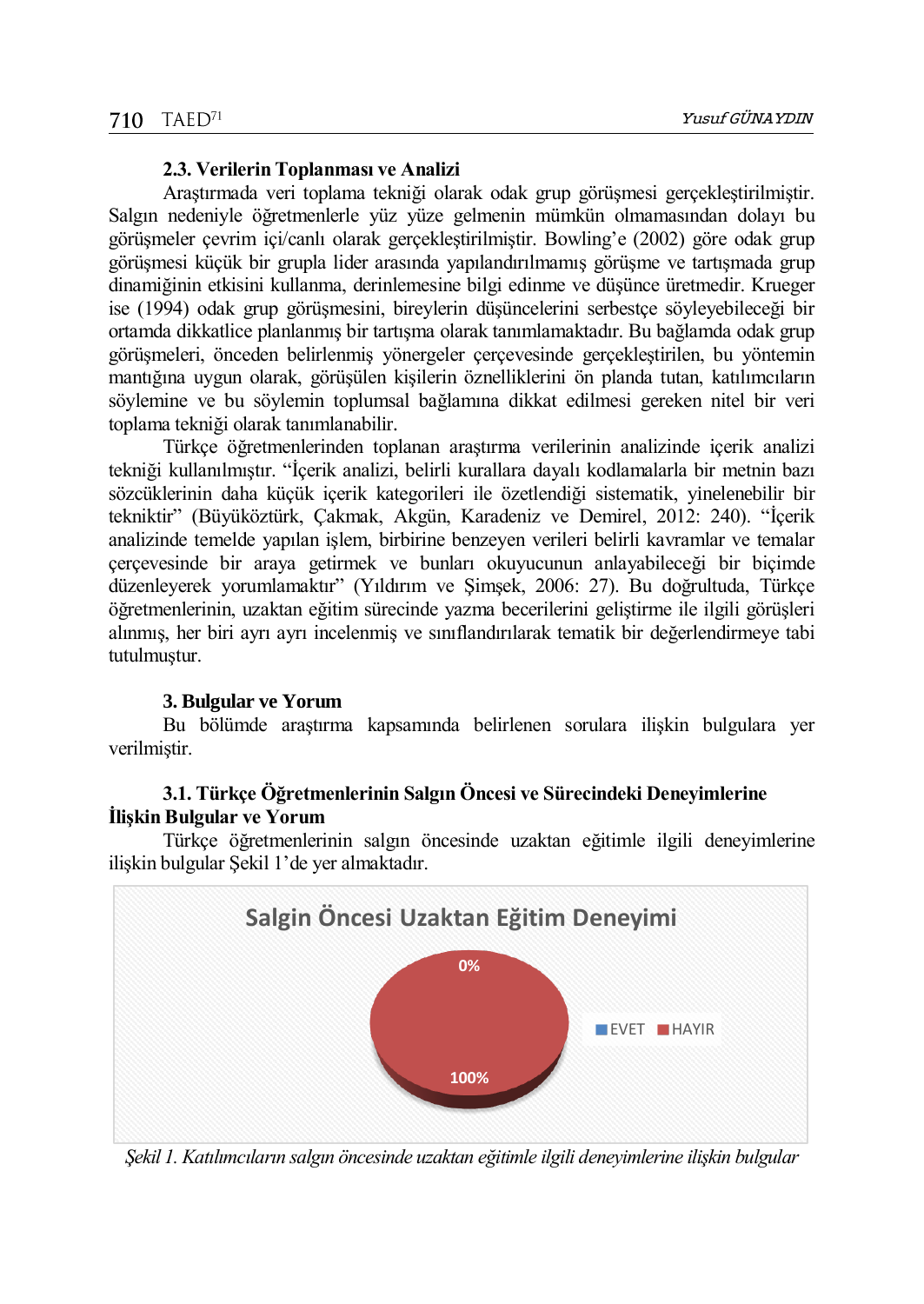Şekil 1 incelendiğinde, Türkçe öğretmenlerinin hiçbirinin salgın öncesi uzaktan eğitim deneyimi yaşamadığı görülmektedir. Bu durum, Türkçe öğretmenlerinin salgın döneminde alternatif öğretim modeli olarak kullanılan uzaktan eğitime yabancı olduklarını göstermektedir.

Türkçe öğretmenlerinin salgın döneminde uzaktan eğitime geçişle birlikte yaşadığı deneyimlere ilişkin görüşler Tablo 1'de yer almaktadır.

**Temalar Kodlar F % T. %** Olumsuz Yeterli dönüt sağlanamaması Ödev kontrolü ve denetimi sağlanamaması Öğrenci motivasyon yetersizliği Öğretmenin gerçek performansını yansıtamaması 9 8 3 2 33.4 29.6 11.1 7.4 81.5 Olumlu Teknolojik imkânlardan daha etkin yararlanabilme Web 2.0 araçların öğrenci ve öğretmenler tarafından verimli kullanılması Sınıf içi sorunların daha aza inmesi 2 2 1 7.4 7.4 3.7 18.5 Toplam 27 100 100

*Tablo 1. Katılımcıların salgın döneminde uzaktan eğitime geçişle birlikte yaşadığı deneyimlere ilişkin görüşleri*

\**Açık uçlu sorular birden fazla görüş bildirebildiği için tabloda belirtilen görüş sayısı katılımcı sayısından fazladır.*

Tablo 1 incelendiğinde, Türkçe öğretmenlerinin salgın süreciyle birlikte yaşadığı deneyimlerin olumsuz yönünün (81,5) ağır bastığı görülmektedir. Yeterli dönüt sağlanamaması (33,4), ödev kontrolü ve denetimi sağlanamaması (29,6), öğrenci motivasyon yetersizliği (11,1), öğretmenin gerçek performansını yansıtamaması (7,4) öne çıkan olumsuzluklardır. Bu sürece ait olumlu (18,5) deneyimler ise teknolojik imkânlardan daha etkin yararlanabilme (7,4), Web 2.0 araçların öğrenci ve öğretmenler tarafından verimli kullanılması (7,4) ve sınıf içi sorunların daha aza inmesi (3,7) gibi başlıklar altında toplandığı görülmektedir. Bu bakımdan Türkçe öğretmenlerinin salgın döneminde uzaktan eğitime geçişle birlikte dijital yetkinlik bağlamında ilerleme kaydettiği fakat iletişim ve etkileşim bağlamında olumsuz deneyimler yaşadığı söylenebilir. Öğretmenlerden Ö1 ve Ö7 deneyimlerine ilişkin şu ifadelere yer vermiştir:

Ö1: *"Öğrenciler özellikle yazma dersinde çok sıkılgan bir tavır içerisindeydiler bu süreçte. Diğer beceri alanlarına nazaran daha pasif kaldığımız bir beceri alanı oldu yazma becerileri. Öğrencilere bir şey yazdırma ve yazdığını paylaşma noktasında zorlandık. Biraz geri planda kaldı diyebilirim."*

Ö7: *"Dezavantaj gibi görülen durumlar avantaja çevrilebilir. Yeter ki öğretmen ve öğrencilerin buna istekleri ve ilgileri olsun. Mesela yüz yüze eğitimde sınıf içinde yaşanan sorunlardan kaynaklı zaman kaybı uzaktan eğitimde en aza inmiş durumda. İyi bir planlama ve zaman yönetimi ile verimli çalışmalar gerçekleştirilebilir."*

### **3.2. Türkçe Öğretmenlerinin Uzaktan Eğitim Sürecinde Yazma Becerisinin Geliştirilmesine Yönelik Görüşlerine İlişkin Bulgular ve Yorum**

Yazma becerisinin geliştirilmesi bağlamında, Türkçe öğretmenlerinin salgın döneminde kullandıkları uzaktan eğitim platformlarının uygun olup olmadığına dair görüşleri Tablo 2'de verilmiştir.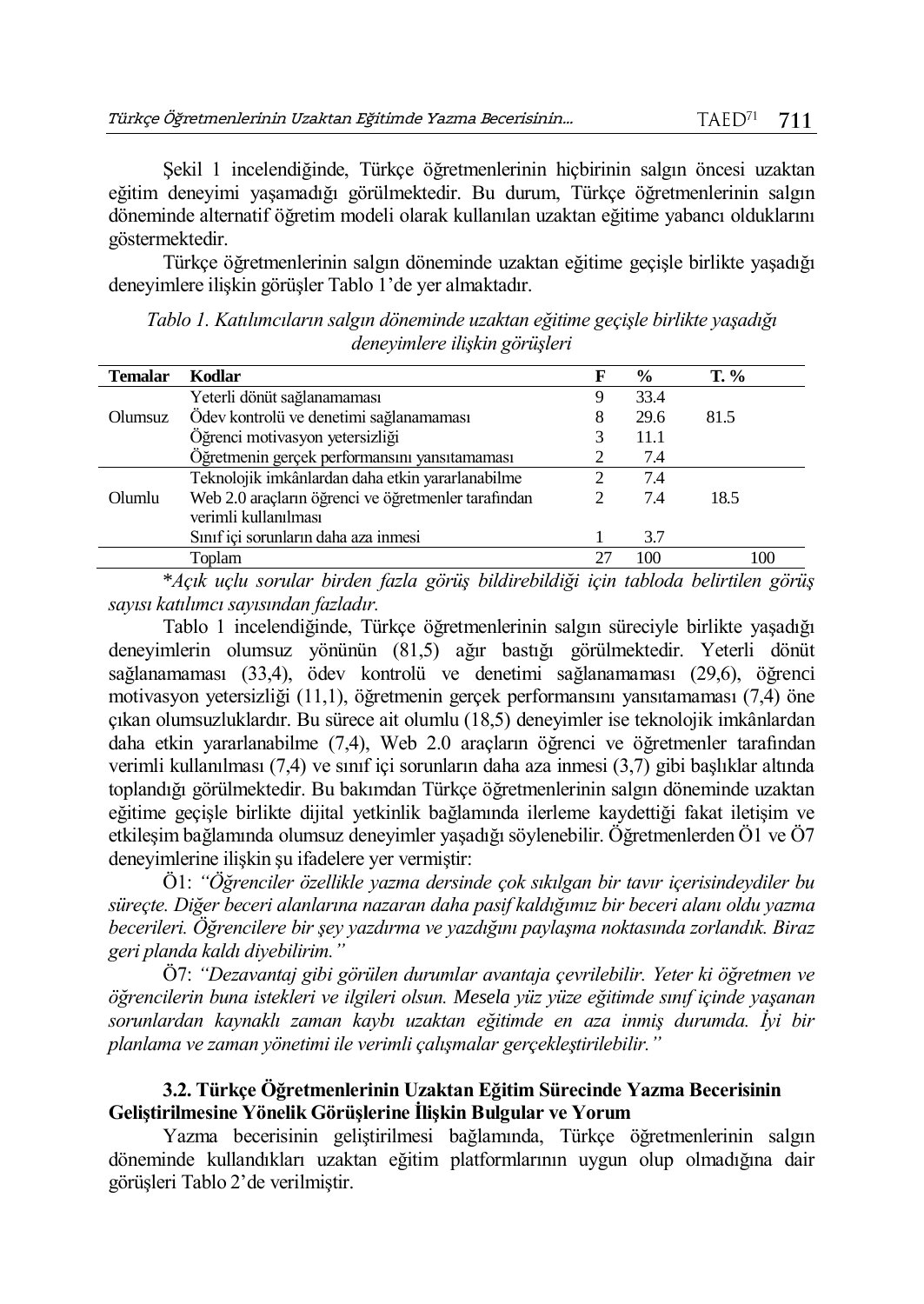| <b>Temalar</b> | Kodlar                                          |    | $\frac{0}{0}$ | $T. \%$ |
|----------------|-------------------------------------------------|----|---------------|---------|
| Uygun          | Programdaki amaçlar gerçekleştirilebilir        |    | 11.1          | 11.1    |
|                | Akademik derslere göre tasarlanmamış            |    | 27.8          |         |
| Uygun değil    | Çevrim içi toplantılara göre hazırlanmış        |    | 22.2          | 77.8    |
|                | İçerikler yetersiz                              |    | 16.7          |         |
|                | Öğrencilerin yaş grubuna göre ayrım gözetmemesi |    | 11.1          |         |
| $K1$ smen      | Teknolojik altyapı hazır değil                  |    | 11 1          | 11 1    |
|                | Toplam                                          | 18 | 100           | 100     |

*Tablo 2. Katılımcıların uzaktan eğitim altyapısının yazma becerisinin geliştirilmesine ilişkin görüşleri*

\**Açık uçlu sorular birden fazla görüş bildirebildiği için tabloda belirtilen görüş sayısı katılımcı sayısından fazladır.*

Tablo 2 incelendiğinde, uzaktan eğitim altyapısının (zoom, eba, öğrenci profili, google meet vb.) Türkçe dersinde yazma becerilerinin geliştirilmesine uygun olduğunu (11,1) düşünen öğretmenler bunun nedenleri arasında "programdaki amaçlar gerçekleştirmeye yeterli", uygun olmadığını düşünen öğretmenler "çevrim içi toplantılara göre hazırlandığı", "içeriklerinin yetersiz olduğunu", "akademik derslere göre tasarlanmadığını", "öğrencilerin yaş grubuna göre ayrım gözetmediğini", kısmen uygun (11,1) olduğunu düşünenler ise "teknolojik altyapının hazır olmadığını" belirtmiştir. Bu bilgiler doğrultusunda Türkçe öğretmenlerinin büyük bir çoğunluğunun uzaktan eğitim platformlarının yazma becerisinin geliştirilmesine uygun olmadığını (77,8) düşündüğü söylenebilir. Öğretmenlerden Ö9 ve Ö10'un uzaktan eğitim altyapısının Türkçe derslerinde yazma becerisinin geliştirilmesine uygunluğuna dair ifadelerine aşağıda yer verilmiştir:

Ö9: *"Uzaktan eğitim altyapıları ders bazında hazırlanmadığı için elbette tam olarak uygun değil. Veri gönderimi, öğrencilerin yaş grubuna göre kullanım imkânı olmaması temel sorunlardan."*

Ö10: *"Uzaktan eğitim altyapısı (zoom, eba, öğrenci profili, google meet vb.) Türkçe dersinde yazma becerilerinin geliştirilmesine uygun değil. Öğrenciler, dersin ders olduğunu idrak etmekte zorlanıyor, dersleri ve etkinlikleri ciddiye almıyor dolayısıyla derslere ve etkinliklere katılım düşük. Uzaktan eğitim platformları yazma etkinliklerinin etkileşimli olarak yürütülmesine olanak sağlamıyor, bireysel olan etkinliklerde de öğrencinin vakit kaybetmesine sebep oluyor. İnternet, cihaz ya da donanım sorunları ise yalnızca yazma etkinliklerinin değil tüm etkinliklerin hatta tüm derslerin ana sorununu oluşturuyor. Öğrencilerimizin yarısı ile ders yapabiliyoruz. Bir neslin yarısı eğitim öğretim faaliyetlerinden yoksun."*

Türkçe öğretmenlerinin salgın sürecinde yürütülen Türkçe derslerinin yazma becerisini geliştirmede etkili olup olmadığına dair görüşleri Tablo 3'te verilmiştir.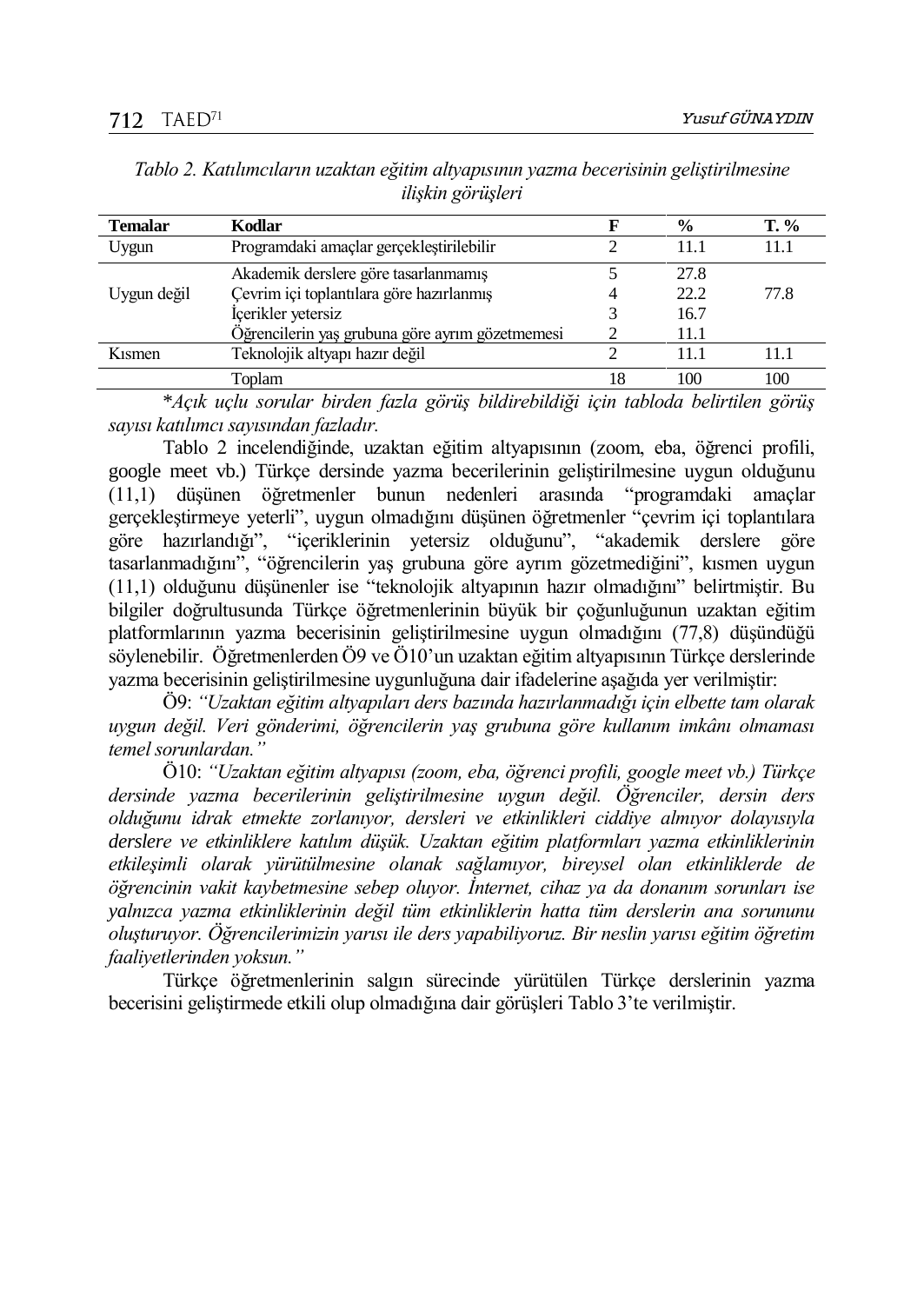| <b>Temalar</b> | Kodlar                                                    | F                           | $\frac{0}{0}$ | $T. \%$ |
|----------------|-----------------------------------------------------------|-----------------------------|---------------|---------|
| Etkili         | Teknolojik imkânlardan daha etkin ve verimli              | 2                           | 7.2           | 7.2     |
|                | yararlanılabilmekte                                       |                             |               |         |
|                | Ders denetim ve takibi zor                                | 6                           | 21.4          |         |
|                | Motivasyon düşük                                          | 4                           | 14.2          |         |
| Etkisiz        | Anında dönüt kısıtlı                                      | 4                           | 14.2          | 78.4    |
|                | Öğrencilerin yeterli teknolojik imkânı yok                | 3                           | 10.7          |         |
|                | Bağlantı problemleri                                      | 3                           | 10.7          |         |
|                | Derse katılım az                                          | $\mathcal{D}_{\mathcal{L}}$ | 7.2           |         |
|                | İyi planlama yapılmalı                                    | 2                           | 7.2           |         |
| Kismen         | Yüz yüze eğitimin avantajlarından yoksun fakat teknolojik | 2                           | 7.2           | 14.4    |
|                | anlamda verimli uygulamalar yapılmakta                    |                             |               |         |
|                | Toplam                                                    | 28                          | 100           | 100     |

*Tablo 3. Katılımcıların salgın sürecinde yürütülen Türkçe derslerinin yazma becerisini geliştirmede etkisine ilişkin görüşleri*

\**Açık uçlu sorular birden fazla görüş bildirebildiği için tabloda belirtilen görüş sayısı katılımcı sayısından fazladır.*

Tablo 3 incelendiğinde, katılımcıların 7,2'si çevrim içi ortamda yazma becerisinin geliştirilmesinin etkili olduğunu, 78,4'ünün etkisiz olduğunu, 14,4'ü ise kısmen etkili olduğunu ifade etmişlerdir. Öğretmenlerden Ö11 ve Ö7'nin ifadelerine aşağıda yer verilmiştir:

Ö11*: "Hayır, bence yazma becerilerinin kontrolü ve takibi bu süreçte daha imkânsız hâle geldi."*

Ö7: *"Yarar veya zarar bu konu için göreceli kavramlar. Yüzde yüz yararlı diyemeyeceğimiz gibi yüzde yüz zararlı da diyemeyiz. İyi bir planlama ve güzel tasarlanmış etkinlikler pekâlâ yazma becerisini geliştirebilir."* 

Türkçe öğretmenlerinin uzaktan eğitimde yazma süreçlerinin etkililiğine ilişkin görüşleri Tablo 4'te yer almaktadır.

| <b>Temalar</b> | Kodlar                                  |    | $\frac{6}{9}$ | $T. \%$ |
|----------------|-----------------------------------------|----|---------------|---------|
|                | Yazma becerisinin doğasına uygunluk     |    | 15.8          |         |
| Süreç odaklı   | Ders dışı takip yapılabilir             |    | 15.8          |         |
| yazma          | Zamandan bağımsız                       |    | 10.5          | 57.9    |
|                | Ilgi ve motivasyonu daha canlı tutmakta |    | 10.5          |         |
|                | Beceri temelli                          |    | 5.3           |         |
| Sonuç          | Kontrolü kolay                          | 3  | 15.8          |         |
| odaklı         | Anında dönüt                            |    | 15.8          | 42.1    |
| yazma          | Kısa süre için en uygun yöntem          |    | 10.5          |         |
|                | Toplam                                  | 19 | 100           | 100     |

*Tablo 4. Katılımcıların, uzaktan eğitimde yazma süreçlerinin etkililiğine ilişkin görüşleri*

\**Açık uçlu sorular birden fazla görüş bildirebildiği için tabloda belirtilen görüş sayısı katılımcı sayısından fazladır.*

Tablo 4 incelendiğinde, öğretmenlerin "süreç odaklı yazma"yı daha etkili (57,9) gördükleri, "sonuç odaklı yazma"yı (42,1) ise daha az etkili gördüklerini ifade etmişlerdir. Süreç odaklı yazmayı etkili kılan sebepleri ise: yazma becerisinin doğasına uygun olduğunu, ders dışı takibinin yapılabilirliğini, zamandan bağımsız olduğunu, ilgi ve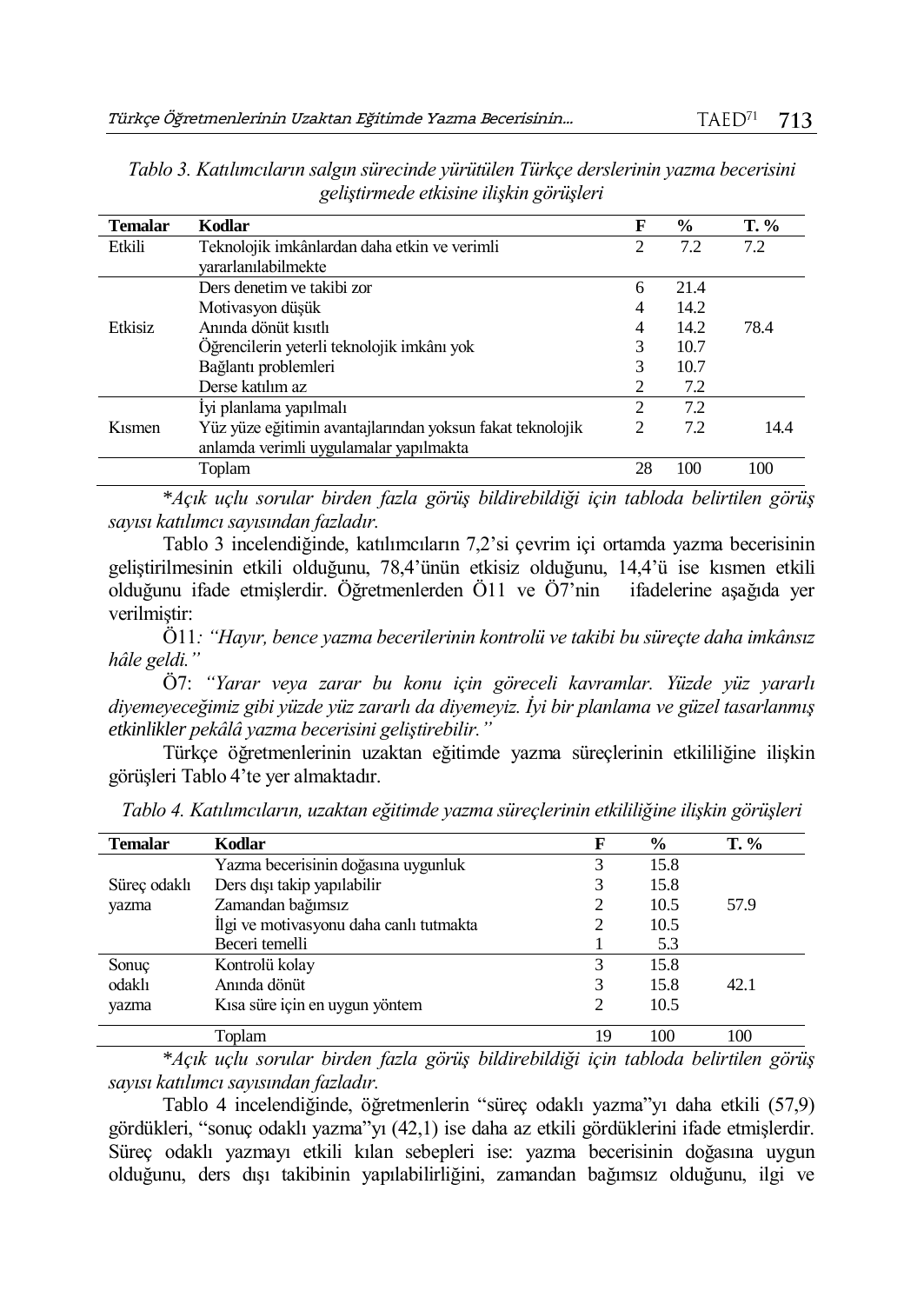motivasyonu daha canlı tuttuğunu, beceri temelli olduğunu belirtmişlerdir. Öğretmenlerden Ö9 ve Ö11'in ifadelerine aşağıda yer verilmiştir:

Ö9: *"Uzaktan eğitimde bilhassa süreç odaklı yazma eğitiminin daha etkili ve verimli olabileceği kanaatindeyim. Çünkü sürece dayalı olan bir yazma eğitimi uzaktan eğitim sürecinde okul dışında kalan öğrenciyi bilgisayar başında olmadığı zamanlarda da okula (eğitime) çekecektir."*

Ö11*: "Sonuç odaklı yazmanın, kontrolünün kolaylığı, dönütlerin hemen verilebilmesi gibi çok kısa bir sürede yazma becerisinin hedeflerine ulaşılabilir. Bu süreçte öğrencinin de güvenini artıracağına inanıyorum."*

Türkçe öğretmenlerinin uzaktan eğitimde yazma becerisine yönelik gerçekleştirdikleri etkinliklere ilişkin görüşleri Tablo 5'te yer almaktadır.

*Tablo 5. Katılımcıların uzaktan eğitimde yazma becerisine yönelik gerçekleştirdikleri etkinlikler*

| Kodlar                                      |    | $\frac{6}{9}$ |
|---------------------------------------------|----|---------------|
| Farklı metin türleri yazdırma               |    | 21.8          |
| Metin tamamlama                             |    | 17.5          |
| Görsellerden hareketle metin olusturma      |    | 13.0          |
| Dikte çalışmaları                           |    | 13.0          |
| Kavram havuzundan seçme                     |    | 13.0          |
| Yerel ve ulusal yarışmalara katılıma teşvik |    | 13.0          |
| Aktif öğrenme teknikleri                    |    | 8.7           |
| Toplam                                      | 23 | 100           |

\**Açık uçlu sorular birden fazla görüş bildirebildiği için tabloda belirtilen görüş sayısı katılımcı sayısından fazladır.*

Tablo 5'te öğretmenlerin uzaktan öğretim sürecinde yazma becerisine yönelik "farklı metin türleri yazdırma (21,8), metin tamamlama (17,5), görsellerden hareketle metin oluşturma (13,0), dikte çalışmaları (13,0), kavram havuzundan seçme (13,0), yerel ve ulusal yarışmalara katılıma teşvik (13,0), aktif öğrenme teknikleri (8,7)" gibi etkinlikleri gerçekleştirdikleri görülmektedir. Öğretmenlerden Ö3, Ö5 ve Ö8'in ifadelerine aşağıda yer verilmiştir.

Ö3: *"Dikte Çalışmaları, destek alarak yazma çalışmaları, boşluk doldurma, kelime kavram havuzundan seçerek yazma gibi etkinlikler yaptım."*

Ö5: *"Şiir, masal, anı, günlük yazma gibi bazı etkinlikler yaptım. Bu metinlerde yaptıkları hataları derste gösterip hem imla ve noktalama işaretlerini hem de metin türlerini fark etmelerini sağladım. Ayrıca serbest yazma, yaratıcı yazma ve tahmin ederek yazma gibi yazma tekniklerini de kullandım."*

Ö8*: "Öğrencilerin belli konularda düşünmesini sağlayacağından kelime ve kavram havuzundan seçerek yazma, herhangi bir metni ya da konuyu eleştirel düşünme becerisini aktif kullanarak değerlendirmeyi sağlayacağından ve günümüzde hayati bir beceri olduğundan eleştirel yazma ve özellikle uzaktan eğitim sürecinde önemli hâle gelen bir konunun önemli kısımlarını fark edebilmeyi sağlayacağından not alma stratejilerinin etkili olabileceğini düşünüyorum."*

Türkçe öğretmenlerinin uzaktan eğitimde yazım ve noktalamaya yönelik gerçekleştirdikleri etkinliklere ilişkin görüşleri Tablo 6'da yer almaktadır.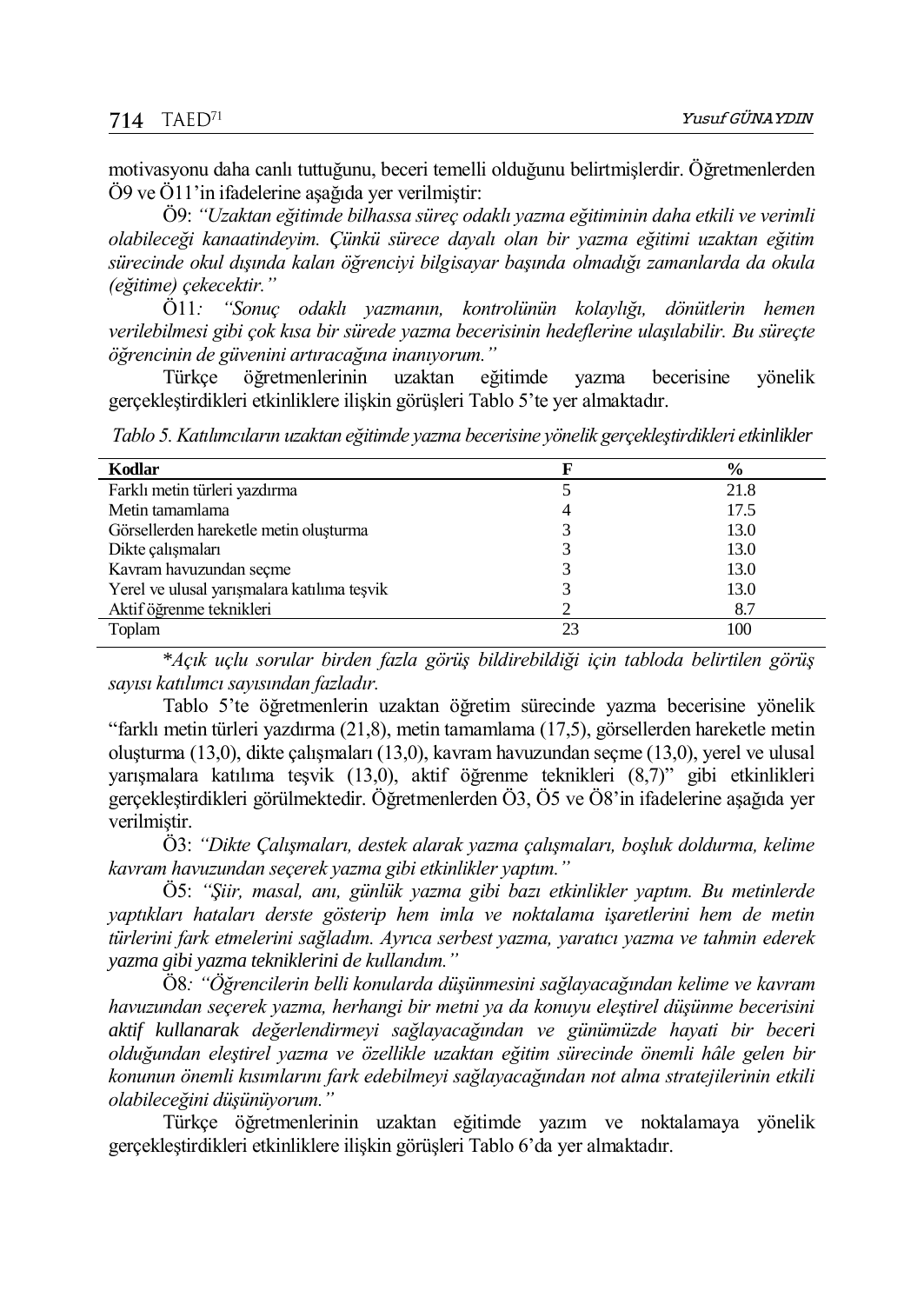|    | $\frac{0}{0}$ |
|----|---------------|
| 6  | 25.0          |
|    | 20.8          |
| 4  | 16.7          |
|    | 12.5          |
|    | 8.3           |
|    | 8.3           |
|    | 4.2           |
|    | 4.2           |
| 24 | 100           |
|    |               |

*Tablo 6. Katılımcıların uzaktan eğitimde yazım ve noktalamaya yönelik gerçekleştirdikleri etkinlikler*

\**Açık uçlu sorular birden fazla görüş bildirebildiği için tabloda belirtilen görüş sayısı katılımcı sayısından fazladır.*

Tablo 6 incelendiğinde, öğretmenlerin uzaktan eğitimde yazım ve noktalama konusunda "konu anlatımı, metin yazdırma-dönüt, ders kitabı etkinlikleri, TDK vb. web siteleri" gibi etkinliklere ağırlık verdikleri görülmektedir. Öğretmenlerden Ö2'nin ve Ö4'ün görüşlerine aşağıda yer verilmiştir.

Ö2: *"Konu anlatımı ve interaktif test odaklı bir yol izliyorum. Öğretici videolar ve etkinlikler de kullanıyorum. Etkili oluyor. Bence yazım ve noktalama konusunu en iyi öğrenme şekillerinden biri okuma alışkanlığı edinimi, bu yüzden yapılacak en iyi eylemlerden biri bu bence."*

Ö4*: "Ben, içinde birçok noktalama işaretini barındırabilecek metinleri yazdırmayı ve yazdıkları metinler üzerinden dönüt vermeyi daha faydalı bulduğum için bu yöntemi kullanıyorum."*

Türkçe öğretmenlerinin salgın sonrası uzaktan eğitimle yazma etkinliklerine devam edip etmek istemediklerine dair görüşleri Tablo 7'de verilmiştir.

| <b>Temalar</b> | Kodlar                                                       |    | $\frac{6}{9}$ | $T. \%$ |
|----------------|--------------------------------------------------------------|----|---------------|---------|
| Evet           | Zaman ve enerji tasarrufu sağlamak                           |    | 13.0          |         |
|                | Uzaktan eğitimin avantajlardan faydalanmak                   |    | 8.7           | 26      |
|                | Uzaktan eğitim kaçınılmaz                                    |    | 4.3           |         |
|                | Zor ve verimsiz                                              | 4  | 17.5          |         |
| Hayır          | Öğrenci takibi ve öğrenciye dönüt verme gibi problemler      | 4  | 17.5          | 61      |
|                | Yüz yüze eğitimin avantajlarını sağlayamıyor                 |    | 13.0          |         |
|                | Yazma becerisi uzaktan eğitime uygun değil                   |    | 13.0          |         |
| Kismen         | Teknolojiden yararlanarak destekleyici olarak kullanılabilir | -3 | 13.0          | 13      |
|                | Toplam                                                       | 23 | 100           | 100     |

*Tablo 7. Katılımcıların salgın sonrası uzaktan eğitimle yazma etkinliklerine devam etme isteklerine ilişkin görüşleri*

\**Açık uçlu sorular birden fazla görüş bildirebildiği için tabloda belirtilen görüş sayısı katılımcı sayısından fazladır.*

Tablo 7 incelendiğinde, salgın sonrası uzaktan eğitimle yazma etkinliklerini devam ettirmeyle ilgili katılımcıların yüzde 26'sı evet, devam edeceğim; katılımcıların yüzde 61'i hayır, devam etmeyeceğim ve yüzde 13'ü kısmen devam ederim şeklinde karşılık verdikleri görülmektedir.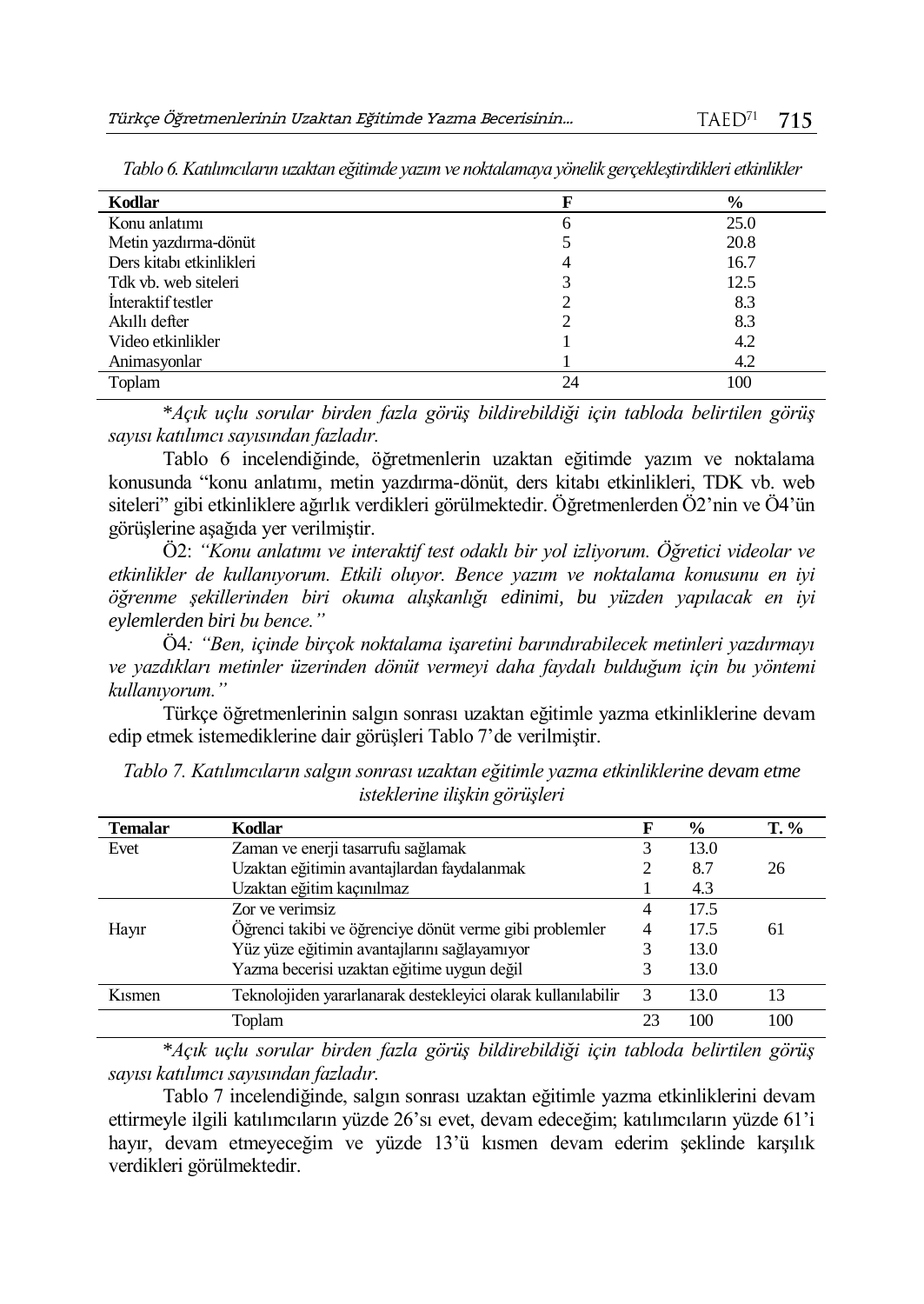Öğretmenlerden Ö11 ve Ö3'ün salgın sonrası uzaktan eğitimle yazma etkinliklerine devam edip etmek istemediklerine dair ifadelerine aşağıda yer verilmiştir:

Ö11*: "Hayır, öğrencilerin takibi ve kontrolünün zaman aldığını; öğretmen için zaman konusunda ekonomik olmadığını düşünüyorum."*

Ö3: *"Devam edeceğim. Çünkü yeni dönemde kabul etmemiz gereken bir olgu var. Yüz yüze eğitim ile uzaktan eğitim bir bütünün iki parçası olmuştur."*

### **3.3. Türkçe Öğretmenlerinin Uzaktan Eğitim Sürecinde Yazma Becerisinin Geliştirilmesine Yönelik Yaşadıkları Sorunlara İlişkin Bulgular ve Yorum**

Türkçe öğretmenlerinin uzaktan eğitiminde yazma becerisinin geliştirilmesine yönelik yaşadıkları sorunlar Tablo 8'de verilmiştir.

*Tablo 8. Katılımcıların uzaktan eğitiminde yazma becerisinin geliştirilmesine yönelik yaşadıkları sorunlar*

|    | $\frac{0}{0}$ |
|----|---------------|
| 10 | 22.7          |
|    | 20.5          |
|    | 15.9          |
|    | 11.4          |
|    | 9.1           |
|    | 6.8           |
|    | 6.8           |
|    | 6.8           |
| 44 | 100           |
|    |               |

\**Açık uçlu sorular birden fazla görüş bildirebildiği için tabloda belirtilen görüş sayısı katılımcı sayısından fazladır.*

Tablo 8 incelendiğinde, en büyük sorunun, öğretmen veya öğrenciden kaynaklı, dönüt eksikliği (22,7) olduğu görülmektedir. Bununla birlikte, yazıların paylaşılmaması (20,5), öğrencideki motivasyon düşüklüğü (15,9), iletişim sınırlılığı (11,4) gibi temel sıkıntılar arasında gösterilmektedir. Öğretmenlerden Ö6, Ö7 ve Ö9'un yazma becerisinin geliştirilmesine yönelik yaşadıkları sorunlara aşağıda yer verilmiştir:

Ö6: *"Bilhassa yazılanların kontrolünde zorlandım. Çocuklar yazılarını dijital olarak ilettiğinde okunmaması büyük sorun oluşturdu."*

Ö7*: "Bazı sınıflardan o kadar çok yazı geliyor ki hepsini değerlendirip dönüt veremiyorum. Bazı sınıflardan ise hiçbir yazı gelmiyor."*

Ö9: *"Öğrencilerin bir kısmı interneti bahane edip derse gelmiyor. Dolayısıyla işlediğimiz konulara uzak kaldığı gibi ödevlerden de haberi olmuyor. Bazı öğrencilerimle sağlıklı bir iletişim kuramadığımız zamanlar da oluyor. Bağlantı problemi veya öğrencinin kendine ait bir yeri olmayışı, sesi sürekli kısması gibi."*

Türkçe öğretmenlerinin uzaktan eğitiminde yazma becerisinin geliştirilmesine yönelik yaşadıkları sorunlara ilişkin sundukları çözüm önerileri Tablo 9'da verilmiştir.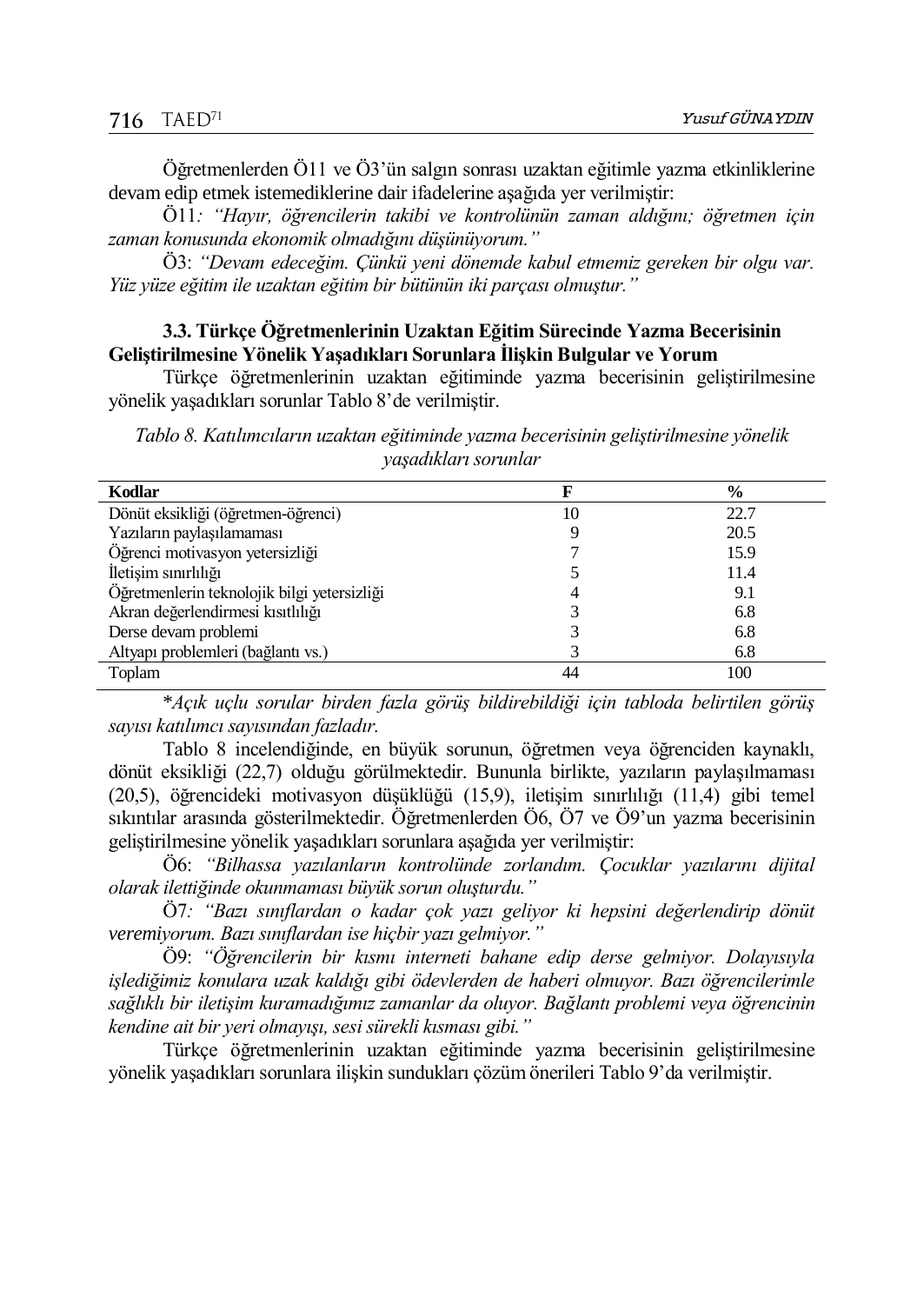| Kodlar                                                   | $\%$ |
|----------------------------------------------------------|------|
| Altyapı iyileştirmeleri                                  | 33.3 |
| Aile ile iletisim                                        | 25.0 |
| Hizmet içi eğitimler                                     | 16.7 |
| Uzaktan eğitim deneyimlerinin paylaşıldığı platformların | 16.7 |
| kurulması ve yaygınlaşması                               |      |
| Motivasyonu arttırıcı yazma yarışmalarına teşvik         | 8.3  |
| Toplam                                                   | 100  |

*Tablo 9. Katılımcıların uzaktan eğitiminde yazma becerisinin geliştirilmesine yönelik yaşadıkları sorunlara ilişkin sundukları çözüm önerileri*

Tablo 9'da katılımcıların yazma becerisinin geliştirilmesine yönelik sorunların çözümünde "altyapı iyileştirmeleri (33,3), aile ile iletişim (25,0), hizmet içi eğitimler (16,7), uzaktan eğitim deneyimlerinin paylaşıldığı platformların kurulması ve yaygınlaşması (16,7), motivasyonu arttırıcı yazma yarışmalarına teşvik (8,3)" gibi önerilerde bulundukları görülmektedir. Öğretmenlerden Ö8 ve Ö12'nin uzaktan Türkçe öğretiminde yazma becerisinin geliştirilmesine yönelik ifadelerine aşağıda yer verilmiştir:

Ö8*: "Öğrencilerin ürün ortaya çıkarma konusunda daha isteksiz olduğunu gözlemledim. Bu durumun aşılması için motivasyonun daha yüksek hâle getirilmesi gerektiğini düşünüyorum. Bu konuda dijital içeriklerden yararlanılabilir. Ayrıca ortaya çıkan ürünlerle ilgili düzeltme çalışmalarında da sorun yaşanabiliyor. Öğrenci ortaya çıkardığı yazıları paylaşma konusunda isteksiz olabiliyor. Bu durum ödül unsurunun etkili kullanılmasıyla belki aşılabilir."*

Ö12*: "İletişim kurabildiğim ailelerin çocuklarında hızlı bir değişim gözlemliyorum. Öğrencilerimi ailelerine şikâyet etmiyorum ama onlara bazı tavsiyelerde bulunuyorum. Öğrencilerin odalarını tam kapatmayın, arada bir onları gözlemleyin, bizimle iletişim hâlinde olduğunuzdan bahsedin. Olumlu sonuçlar doğurduğuna inanıyorum."*

## **3.4. Türkçe Öğretmenlerinin Türkçe Dersi Öğretim Programının Uzaktan Eğitimde Yazma Becerilerinin Geliştirilmesi Bağlamında Uygunluğuna Yönelik Görüşlerine İlişkin Bulgular ve Yorum**

Türkçe öğretmenlerinin Türkçe öğretim programının uzaktan eğitimde yazma becerilerinin geliştirilmesine uygun olup olmadığına dair görüşleri Tablo 10'da verilmiştir.

| <b>Temalar</b> | Kodlar                                       | $\frac{0}{0}$ | T. % |
|----------------|----------------------------------------------|---------------|------|
| Uygun          | İletişim odaklı                              | 7.7           |      |
|                | Teknolojiye uyarlanabilir                    | 7.7           | 15.4 |
|                | Program çevrimiçi şartlara göre hazırlanmadı | 46.1          |      |
| Uygun değil    | Program ders kitabına bağımlı                | 23.1          | 76.9 |
|                | Yazma becerisinin ihmal edilmesi             | 7.7           |      |
| Kismen         | İletişim problemleri yaşanabiliyor           | 77            |      |
|                | Toplam                                       |               | 100  |

*Tablo 10. Katılımcıların, Türkçe öğretim programının uzaktan eğitimde yazma becerilerinin geliştirilmesi bağlamında uygunluğuna ilişkin görüşleri*

\**Açık uçlu sorular birden fazla görüş bildirebildiği için tabloda belirtilen görüş sayısı katılımcı sayısından fazladır.*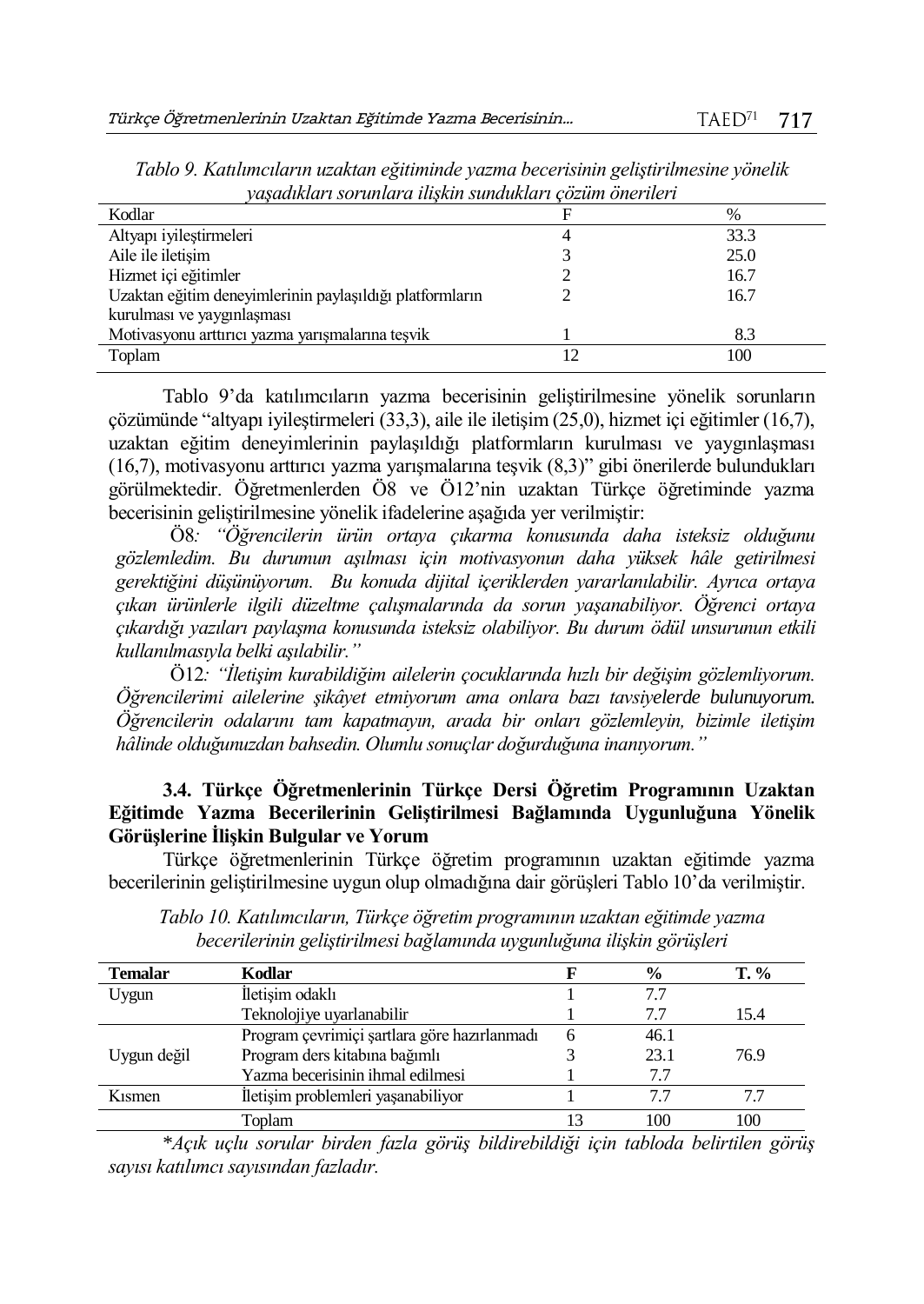Tablo 10'da Türkçe öğretim programının, uzaktan eğitimde yazma becerilerinin geliştirilmesine uygun olduğunu düşünen (15,4) öğretmenler, bunun nedenleri arasında programın "iletişim odaklı" ve "teknolojiye uyarlanabilir" olduğunu; uygun olmadığını düşünen (76,9) öğretmenler programın "ders kitabına bağımlı", "çevrim içi şartlara göre hazırlanmadığını", "yazma becerisinin programda ihmal edildiğini"; kısmen uygun olduğunu (7,7) düşünen öğretmenler ise iletişim problemleri yaşandığını belirtmiştir. Öğretmenlerden Ö2 ve Ö7'ye ait ifadeler aşağıda verilmiştir.

Ö2: *"Hayır, değil. Uygun olması da beklenmeli mi, o da ayrı bir soru işareti olur. Normal eğitim düzeninde bile yazma becerisinin öğretim programında yeri o kadar az ki uzaktan eğitimin handikapları da göz önüne alınırsa uygun olması çok zor zaten."*

Ö7: *"Tam olarak uygun değil. Çünkü günümüz şartları gözetilerek oluşturulmadı."*

Türkçe öğretmenlerinin Türkçe eğitimi programında uzaktan öğretime yönelik yazma becerilerini kapsayan konu önerileri Tablo 11'de sunulmuştur.

*Tablo 11. Katılımcıların Türkçe eğitimi programında uzaktan öğretime yönelik becerileri kapsayan konu önerileri*

| kapsavan konu onerueri                         |    |      |  |
|------------------------------------------------|----|------|--|
| Kodlar                                         | F  | %    |  |
| Dijital yazma                                  | 6  | 30.0 |  |
| Uzaktan eğitim platformlarını kullanabilme     |    | 20.0 |  |
| Uzaktan yazma süreci aşamalarını uygulayabilme |    | 15.0 |  |
| Uzaktan eğitimde iletişim kuralları            |    | 15.0 |  |
| Web 2.0 araclari                               |    | 10.0 |  |
| Office vb. programları kullanabilme            |    | 10.0 |  |
| Toplam                                         | 20 | 100  |  |

Tablo 11'de öğretmenlerin Türkçe eğitimi programında uzaktan öğretime yönelik becerileri kapsayan konu önerilerinin "dijital yazma, office *vb.* programları kullanabilme, uzaktan yazma süreci aşamalarını uygulayabilme, uzaktan eğitim platformlarını kullanabilme, web 2.0 araçları, uzaktan eğitimde iletişim kurallar" olduğu görülmektedir. Öğretmenlerden Ö6'nın konuya dair ifadelerine aşağıda yer verilmiştir.

Ö6: *"Her ne kadar olumsuzlarından bahsetsek de uzaktan eğitim artık hayatımızın bir parçası olduğunu ve programlarda da buna yer verilmesi gerektiğini düşünüyorum. Dijital bir çağda dijital yazma becerilerini geliştirmeye yönelik kazanımlara yer verilmelidir. Çocuklar özellikle sosyal medyayla iç içe. Haliyle sosyal medya okuryazarlığı yeterliği, sosyal medyada Türkçe kullanımı bilincini içeren kazanımların programda yer alması elzem."*

#### **4. Tartışma, Sonuç ve Öneriler**

Bu araştırmanın amacı, Türkçe öğretmenlerinin uzaktan eğitimde yazma becerisinin geliştirilmesine ilişkin yaşadıkları sorunları ve bu sorunlara yönelik çözüm önerilerini belirlemektir. Araştırmaya katılan öğretmenlerin tamamı salgın öncesinde uzaktan eğitime yönelik herhangi bir deneyimlerinin olmadığını ifade etmişlerdir. Bu durum öğretmenlerin uzaktan eğitimle ilgili bilgi düzeylerinin yeterli olmadığını ortaya koymaktadır.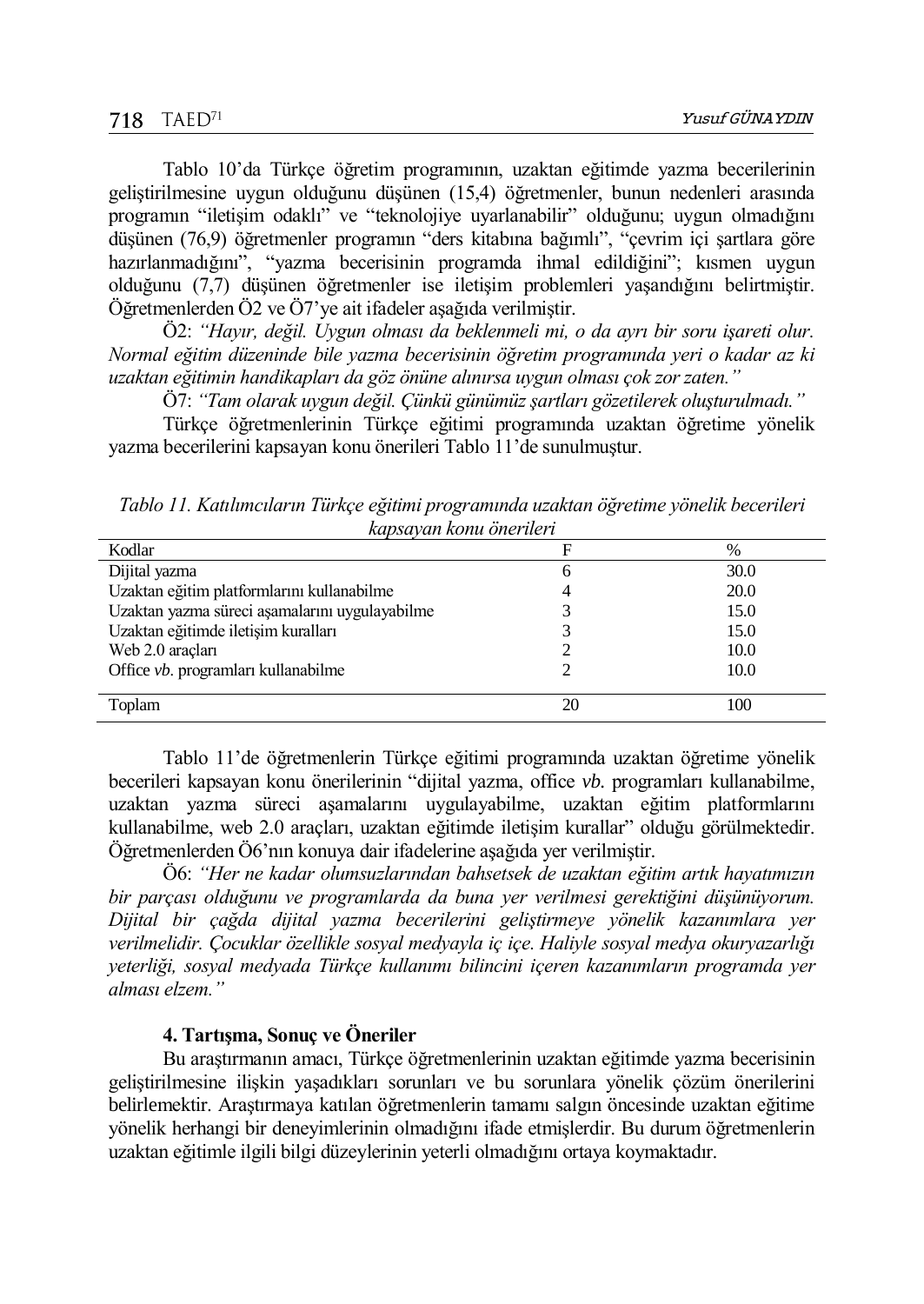Araştırma sonuçları incelendiğinde öğretmenlerin gerçek performanslarını yansıtmada sorunlar yaşadıkları ve bu nedenle yazılı ürünlere yeterince dönüt veremedikleri görülmektedir. Oysaki yazma sürecinde öğrencilere verilen geri bildirimler yazma süresinin verimliliğini artırır. Bunun yanında yeni fikirlerin açığa çıkmasına imkân sağlayarak yazının niteliğini de güçlendirir (Moore, 2009). Bu iletisim firsatından yararlanılmaması nitelikli yazılı ürünlerin ortaya çıkmasına engel olur. Araştırmaya katılan öğretmenlerin yeterince ödev kontrolü ve denetimi sağlayamadıkları söylenebilir. Bunun yanında öğretmenler, kendi öğrencilerini yazma sürecine ilişkin doğru bir şekilde bilgilendiremediklerini de ifade etmişlerdir. Yazma becerisine yönelik yapılan çalışmaların uzaktan eğitim sürecinde kısıtlı imkânlarla sürdürülmesi söz konusu olduğundan hataların belirlenmesi ve bu hatalar üzerinde yeniden çalışılması sekteye uğramıştır. Santagelo'ya (2014) göre öğrencilerin bu geri bildirimden yoksun kalmaları, öğrencilerin ihtiyaçlarının tam olarak belirlenmesine engel olmakla birlikte gelişimin önünde de en büyük engeldir. Buradan hareketle uzaktan eğitim sürecinde öğrencilerin yeterince desteklenmemeleri, yazma becerisinin gelişimine olumsuz etki ettiği söylenebilir.

Araştırma kapsamında öğretmenlere, salgınla birlikte yürütülen Türkçe dersinin yazma becerisini geliştirmedeki etkisi sorulduğunda, öğretmenlerin bu konuyla ilgili olumsuz görüşleri dikkat çekmektedir. Yazma becerisini geliştirmek için kısıtlı imkânlarla dönüt verilmesinin öğrencilerde motivasyon düşüklüğüne sebep olduğu ifade edilmektedir. Yazma sürecine ilişkin motivasyon sağlanamaması, sürecin verimliliği açısından oldukça düşündürücüdür. Bunun yanında, motivasyonu düşük olan öğrencilerle yapılan derslerin öğretmenlerin de motivasyonlarını etkilediği bilinmektedir. Bu durum öğretmenlerin, öğrencilere yaptıracakları yazma çalışmalarını da büyük oranda etkileyecektir. Yazılı anlatım becerilerinin gelişmesi için motivasyonun kaybedilmemesi kritik öneme sahiptir (Graham, Berninger ve Abbott, 2012). Yazma sürecine daha etkili ve verimli bir zaman diliminin ayrılması motivasyonun desteklenmesiyle mümkündür. Ancak uzaktan eğitim sürecinde hem öğretmenlerin hem de öğrencilerin bu motivasyonel destekten yoksun kaldıkları görülmektedir. Oysaki motivasyon öğrencileri harekete geçiren ve başarılı ürünlerin ortaya çıkmasını sağlayan önemli bir güçtür (Kirchner ve Mostert, 2017).

Araştırmadan elde edilen bir diğer bulgu da öğretmenlerin salgın sürecinin teknolojik imkânlardan daha etkin ve verimli bir şekilde yararlanmak için güzel bir fırsat olduğunu ifade etmeleridir. Bu bağlamda kendilerini yeni donanımlarla zenginleştirmek için öğretmenlerin yakaladıkları bu fırsatın etkin bir şekilde kullanılabilmesi son derece güzel bir gelişmedir. 21. yüzyıla ayak uydurmaya çalışan bugünün öğretmenleri kendilerini her anlamda geliştirmeye açık olmaları sevindiricidir. Ancak bu süreçte karşılaşılan bazı altyapı problemleri bu imkânlardan daha etkin bir şekilde yararlanmayı engellemektedir. Araştırmaya katılan öğretmenler çeşitli bağlantı problemleri yaşadıklarını ve bunun yanında birçok öğrencinin de yeterli teknolojik altyapıya sahip olmadıkları için derse katılımın az olduğunu ifade etmişlerdir. Bu durum yazma çalışmalarının verimini de olumsuz bir şekilde etkilemektedir.

Bu araştırma ile elde edilen diğer bir bulgu da uzaktan eğitimde yazma becerisinin geliştirilmesine ilişkin yaşanılan sorunların açık bir şekilde ortaya koyulmasıdır. Ders sırasında bağlantı problemleri yaşanmasının ve öğrencilere yeterli dönüt verilememesinin yanı sıra yazılan yazıların paylaşılamaması da bir başka sorun olarak karşımıza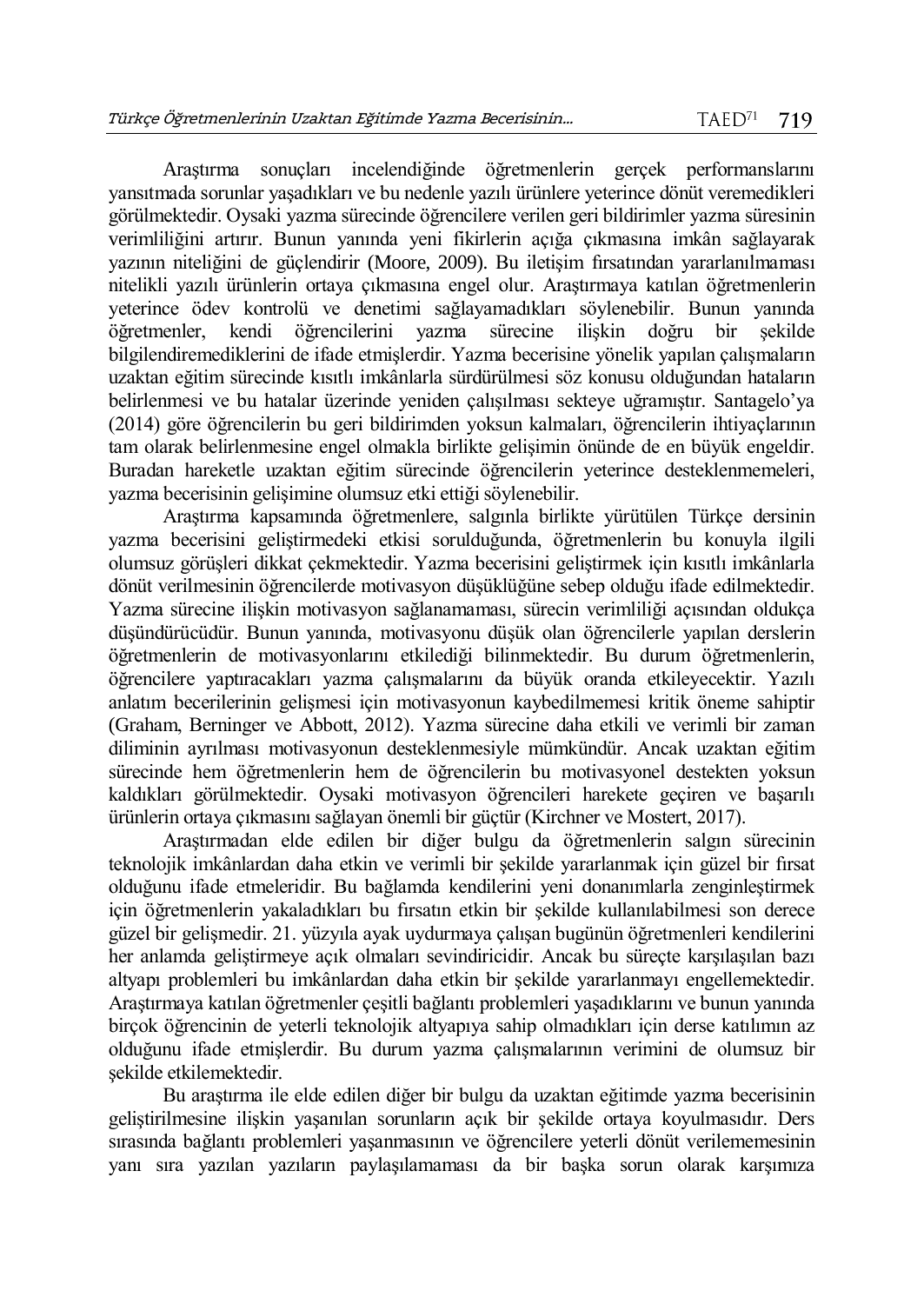çıkmaktadır. Yazmanın sosyal bir etkinlik olduğu ve yazının kalitesinin sosyal süreçlerden etkilendiği düşünüldüğünde paylaşım sürecinde yaşanılan bu aksaklıkların son derece önemli olduğu ortaya çıkmaktadır. Nielsen ve West' e (2011) göre sadece yazılan yazıların değil fikirlerin de paylaşılamaması yazının istenilen şekilde yapılandırılmasına engel olmaktadır. Bu bağlamda yaşanılan iletişim sorunları, duygu ve düşünceleri etkili bir şekilde yazılı olarak anlatabilme yeteneğinin önüne geçmektedir. Bunların dışında altyapı problemleriyle birlikte karşımıza çıkan derse devam problemleri ve motivasyon eksiklikleri de yine yaşanılan diğer problemlerdir. Araştırmaya katılan öğretmenlere yaşanılan sorunlarla ilgili çözüm önerileri de sorulmuştur. Bu çözüm önerileri içerisinde aile ile iletişim kurulmasının ve aile desteği alınmasının çok önemli bir ihtiyaç olduğu ifade edilmiştir. Bunun yanında altyapı iyileştirmeleri ile birlikte yaşanılan sorunların büyük bir kısmının çözüleceği de belirtilmiştir. Ayrıca bu dönemde öğretmenler, uzaktan eğitim sürecine ilişkin değişik platformlar hakkında hizmet içi eğitim almalarının çok önemli olduğunu dile getirmişlerdir.

Araştırmaya katılan öğretmenlerin büyük bir kısmı programda, uzaktan öğretime yönelik becerileri kapsayan kazanımların olması gerektiğini ifade etmişlerdir. Bunlar arasında dijital yazma, web 2.0 araçları ve çeşitli office programlarını kullanabilmeye yönelik kazanım konuları yer almaktadır. Teknolojik alanda yaşanılan değişikliklerin öğrenme ortamını doğrudan etkilemesi söz konusudur. Bu bağlamda dili kullanma biçimin değiştiği farklı alanlar hem öğretmenlerin hem de öğrencilerin dikkatlerini çekmektedir. Elektronik ortamlarda yapılacak yazma çalışmaları da yazma becerisinin gelişimine katkı sağlayacaktır. Dijital yazma sürecinde çeşitli görsel ögelerin eklenmesiyle birlikte yazma sürecinde üst bilişsel becerilerin gelişimi de sağlanacaktır (Grabill, 2005).

Araştırmada elde edilen bir diğer sonuç ise öğretim programının ve ders kitaplarının çevrim içi kullanıma uygun olmamaları nedeniyle Türkçe derslerinde yazma becerilerinin geliştirilmesine uygun olmadığıdır. Öğretmenlerin büyük bir kısmı programda çeşitli dijital yetkinliğe uygun kazanımların yer almasına rağmen uygulanabilirlik açısından sorunlar yaşandığını da ifade etmişlerdir. Araştırmanın bu bulgusu Kurudayıoğlu ve Soysal'ın (2020), yaptıkları araştırma ile paralellik taşımaktadır. Araştırmalarında, Türkçe dersi öğretim programı kazanımlarında dijital yetkinliğe yer verildiğini ancak kazanımların dağılımında gerek beceri alanları gerekse sınıf düzeyleri bakımından herhangi bir denge gözetilmediği sonucuna ulaşmışlardır. Buna göre dinleme/izleme ve okuma beceri alanlarında dijital yetkinliğe ilişkin kazanımlar yoğunken konuşma ve yazma beceri alanlarında bu tür kazanımların sınırlı olduğu tespit edilmiştir.

Elde edilen bulgular öğrencilerin salgın sürecinde yapılan uzaktan eğitimde yazma becerilerinin yeterince gelişmediğini ortaya koymaktadır. Karakuş ve arkadaşlarının (2020) yaptığı araştırmada Türkçe öğretmeni adaylarının uzaktan eğitim sürecinin en çok dinleme en az ise yazma becerisine katkı sağladığını düşündükleri sonucuna ulaşılmıştır. Bununla birlikte Özdoğan ve Topçuoğlu Ünal (2020) yaptıkları çalışmada ise uzaktan eğitimle verilen Türkçe dersinin pek çok noktada sadece teorik kaldığını ve dinleme becerisi dışında dil becerilerinin kazanılmasında yetersizlikler olduğunu bulmuşlardır.<br>Uzaktan eğitim sürecinde yazma becerisinin veteri

Uzaktan eğitim sürecinde yazma becerisinin yeterince gelişmemesinin nedenlerinden biri de öğretmenlerin bu süreci sonuç odaklı bir şekilde yürütmeye çalışmalarıdır. Araştırmaya katılan öğretmenlerin neredeyse yarısı yazma sürecinde süreç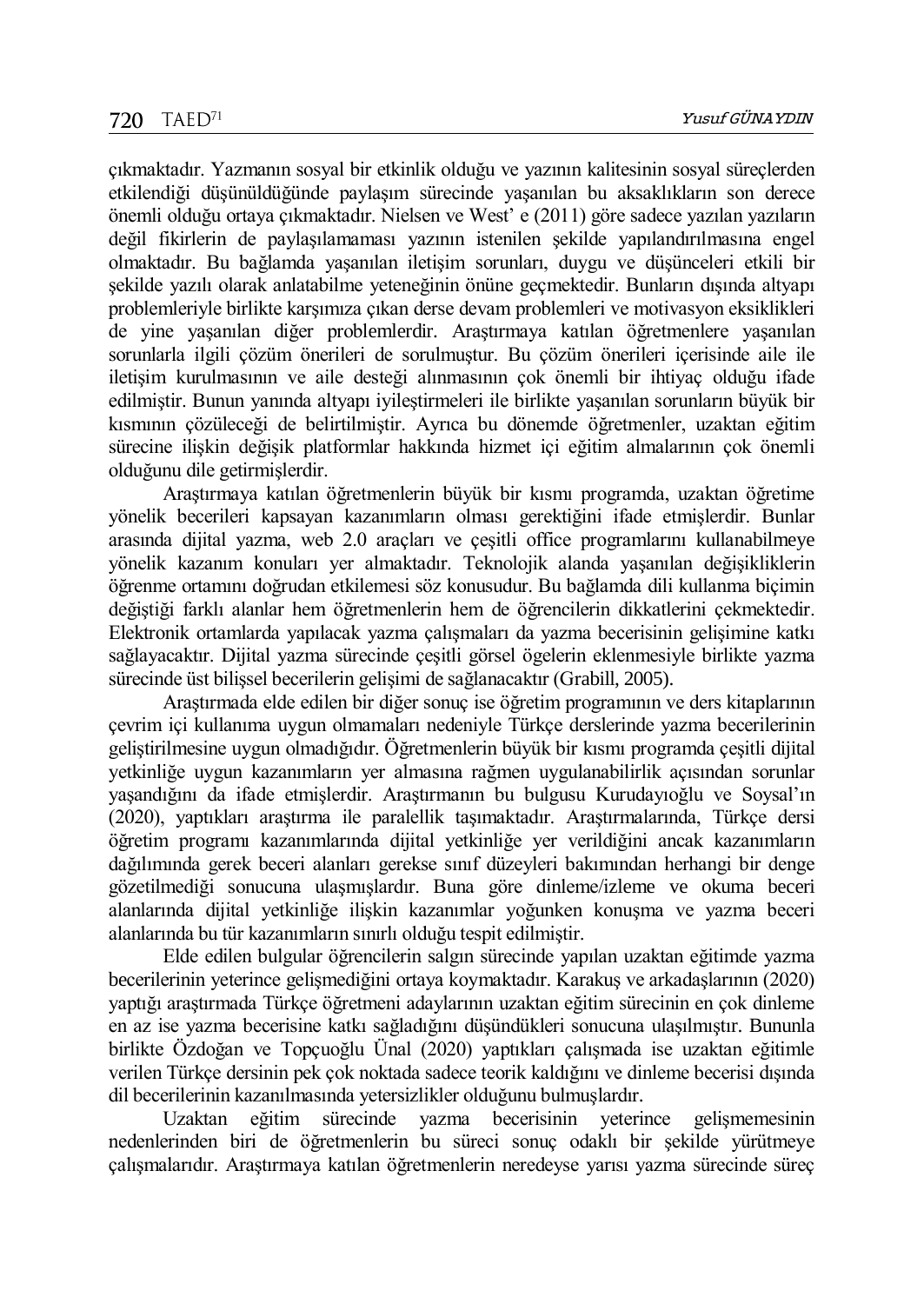odaklı yazmadan ziyade sonuç odaklı yazma yaklaşımını benimsedikleri görülmektedir. Bunun nedenlerini ise kontrolünün daha kolay olması ve anında dönüt verilebilmesi olarak ifade etmişlerdir. Oysaki süreç odaklı yazma, yazma becerisinin gelişimi için son derece kritik bir öneme sahiptir. Süreç odaklı yaklaşımda öğrencinin yazma sürecine rehberlik edilir, gelişimi özenle takip edilir ve gereken noktalarda öğrenciye destek olunur. Bu açıdan öğretmenin model olmaması ve rehberlik yapmaması öğrencileri yazının içeriğinden çok şekline yöneltir. Bu durum da nitelikli yazılı anlatım ürünlerinin ortaya çıkmasına engel olur (Graham ve Sandmel, 2011). Bununla birlikte Nauman (2007) süreç odaklı yazma yaklaşımının öğrencilerin yazma sürecine ilişkin tutumlarını ve motivasyonlarını olumlu yönde etkilediğini, öğrencilerin yazmaya ilişkin algılarının şekillenmesinde ve yazmaya karşı daha istekli olmalarında öğretmenlerin yalnızca sonuca odaklanmamalarının önemli olduğunu belirtmektedir. Bu noktada süreç içinde öğrencilerin yazma performanslarına yönelik geri bildirimlerin de sonda değil süreç içerisinde verilmesinin gerekli olduğu ortaya çıkmaktadır.

Araştırma sonuçları incelendiğinde öğretmenlerin çok çeşitli ölçme ve değerlendirme yöntemleri kullandıkları görülmektedir. Bu durum öğretmenlerin bu sürece zamanla uyum sağladıkları şeklinde yorumlanabilir. Ancak öğretmenlere salgın sonrasında uzaktan eğitimle yazma sürecine devam etmek isteyip istemedikleri sorulduğunda araştırmaya katılan öğretmenlerin neredeyse yarısı bunu istemediklerini ifade etmişlerdir. Bunun nedenleri arasında yazma sürecinin daha verimsiz olmasının etkili olduğu görülmektedir. Öğrenciyi takip etme ve yeterli geri bildirim sağlama konusunda zorluklar yaşayan öğretmenlerin uzaktan eğitimle devam etmek istemedikleri ortaya çıkmıştır. Oysaki küresel bir dünyada yeni çağa ayak uydurabilmek adına uzaktan eğitim ve araçlarının kaçınılmaz olduğu bir gerçektir. Yeni bir yapılandırılmayla öğretmenlerin de uzaktan eğitime erişimleri ve kullanım sıklıkları artırılmalı ve böylece sürecin verimliliği sağlanmalıdır.

Araştırmada elde edilen bulgular incelendiğinde öğretmenlerin daha önceden uzaktan eğitim deneyimine sahip olmadıkları, uzaktan eğitimin yazma becerisinin geliştirilmesinde etkisiz olduğu, Türkçe öğretim programının uzaktan yazma becerisinin geliştirilmesi konusunda yeterli olmadığı, süreç odaklı yazma sürecinin daha faydalı sonuçlar doğuracağı ve salgın sonrası uzaktan eğitimin devam etmesinin yazma becerisine fayda sağlamayacağı tespit edilmiştir. Elde edilen bu sonuçlara yönelik olarak şu öneriler getirilebilir:

- 1. Uzaktan eğitime uygun programları geliştirilmelidir.
- 2. Uzaktan eğitim sürecinde yapılan yazma derslerinde süreç odaklı yazma becerisi daha çok kullanılmalıdır.
- 3. Öğrencilerin yazmayla ilgili ödevlerinin her birine sağlıklı dönüt verilebilmesi için öğretmenlerin ders yükü hafifletilmelidir.
- 4. Öğretmenlere uzaktan eğitimde yazma ile ilgili uygulamalı hizmet içi eğitim ve seminerler verilmelidir.
- 5. Öğretmen aile iletişim hâlinde bulunulmalı ve aileden destek almalıdır.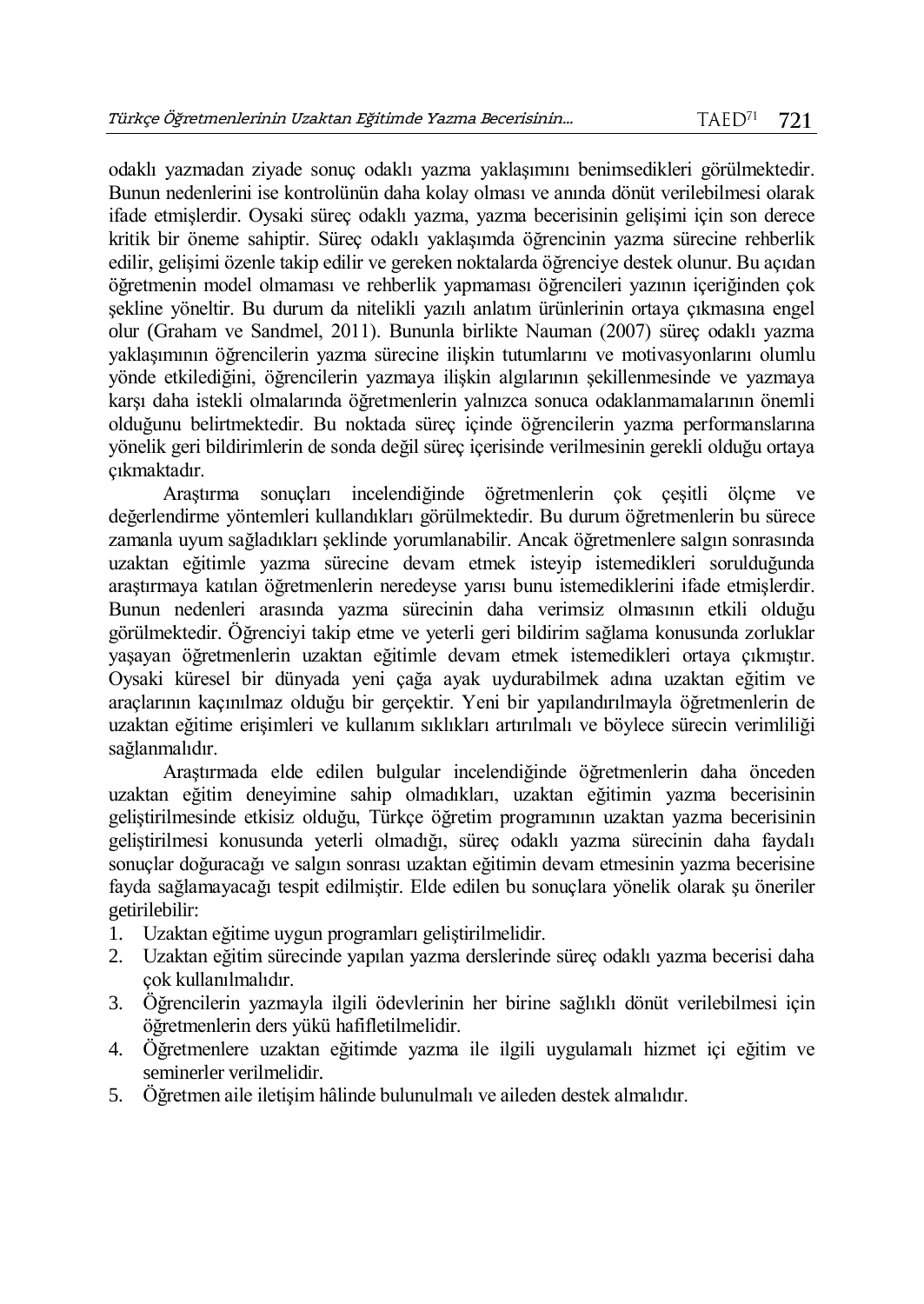#### **Kaynaklar**

- Akbulut, M., Şahin, U., & Esen, A. C. (2020). More than a virus: How COVID 19 infected education in Turkey? *Journal of Social Science Education*, *19*, 30-42.
- Arslan, H. ve Kuzu, A. (2019). EBA ders modülünün ve sınıf yazılımının ters yüz sınıf modelinde uygulanabilirliğine yönelik öğretmen görüşleri. *Bolu Abant İzzet Baysal Üniversitesi Eğitim Fakültesi Dergisi, 19*(1), 20-36.
- Aydın, E. & Erol, S. (2021). The views of Turkish language teachers on distance education and digital literacy during covid-19 pandemic. International Journal of Education & Literacy Studies, 9(1), 60-71.
- Aydın, E. (2020). Covid-19 döneminde EBA TV üzerinden yapılan Türkçe derslerinin değerlendirilmesi, *Milli Eğitim*, *49*(1), 877-894.
- Aydın, G. (2017). Türk dili ve edebiyatı hizmet öncesi öğretmen eğitiminde yansıtıcı öğretim uygulamalarının akademik yazma becerilerine etkisi. *International Journal of Languages' Education and Teaching, 5*(3), 276-300.
- Bahçeci, F. ve Efe, B. (2018). Lise öğrencilerinin Eğitim Bilişim Ağı (EBA) sitesine yönelik görüşlerinin değerlendirilmesi. *Kuramsal Eğitimbilim Dergisi, 11*(4), 676-692.
- Bayburtlu, Y. S. (2020). Covid-19 pandemi dönemi uzaktan eğitim sürecinde öğretmen görüşlerine göre Türkçe eğitimi. *Turkish Studies*, *15*(4), 131-151.
- Bowling, A. (2002) Research Methods in Health. Investigating Health and Health Services. 2nd Edition, Open University Press, Maidenhead.
- Büyüköztürk, Ş., Çakmak, E., Akgün, Ö., Karadeniz, Ş. ve Demirel F. (2012). Bilimsel araştırma yöntemleri (11. Baskı). Ankara: PegamA Yayınları.
- Can, E. (2020). Coronavirüs (Covid-19) pandemisi ve pedagojik yansımaları: Türkiye'de açık ve uzaktan eğitim uygulamaları. *AUAd, 6*(2), 11-53.
- Demirel, Ö. ve M., Şahinel, (2006). *Türkçe ve sınıf öğretmenleri için Türkçe öğretimi*. Ankara: PegemA Yayınları.
- Erkuş, A. (2009). Davranış bilimleri için bilimsel araştırma süreci (2. Baskı). Ankara: Seçkin Yayıncılık.
- Erol, S. (2020). Dinlemeye yönelik eğitim ortamları. M. N. Kardaş (Ed.) Dinleme Eğitimi içinde (s. 221-242). Ankara: Pegem Akademi.
- Geçgel, H., Kana, F. ve Eren, D. (2020). Türkçe eğitiminde dijital yetkinlik kavramının farklı değişkenler açısından incelenmesi. *Ana Dili Eğitimi Dergisi*, 8(3), 886-904.
- Grabill, J. (2005). *Elektronic writing, research and teaching*. The Clearing House, 100.
- Graham, S. ve Sandmel, K. (2011). The process writing approach: A meta-analysis. *The Journal of Educational Research, 104* (6), 396-407.
- Graham, S., Berninger, V. ve Abbott, R. (2012). Are attitudes toward writing and reading separable constructs? A study with primary grade children. *Reading & Writing Quarterly*, *28* (1), 51–69.
- Güngör, H., Çangal, Ö. ve Demir, T. (2020). Türkçenin yabancı dil olarak uzaktan öğretimine ı̇lişkin öğrenici ve öğretici görüşleri. *Gazi Üniversitesi Gazi Eğitim Fakültesi Dergisi, 40*(3), 1163-1191.
- Hebebci, M. T., Bertiz, Y., & Alan, S. (2020). Investigation of views of students and teachers on distance education practices during the Coronavirus (COVID-19) Pandemic. *International Journal of Technology in Education and Science (IJTES), 4*(4), 267-282.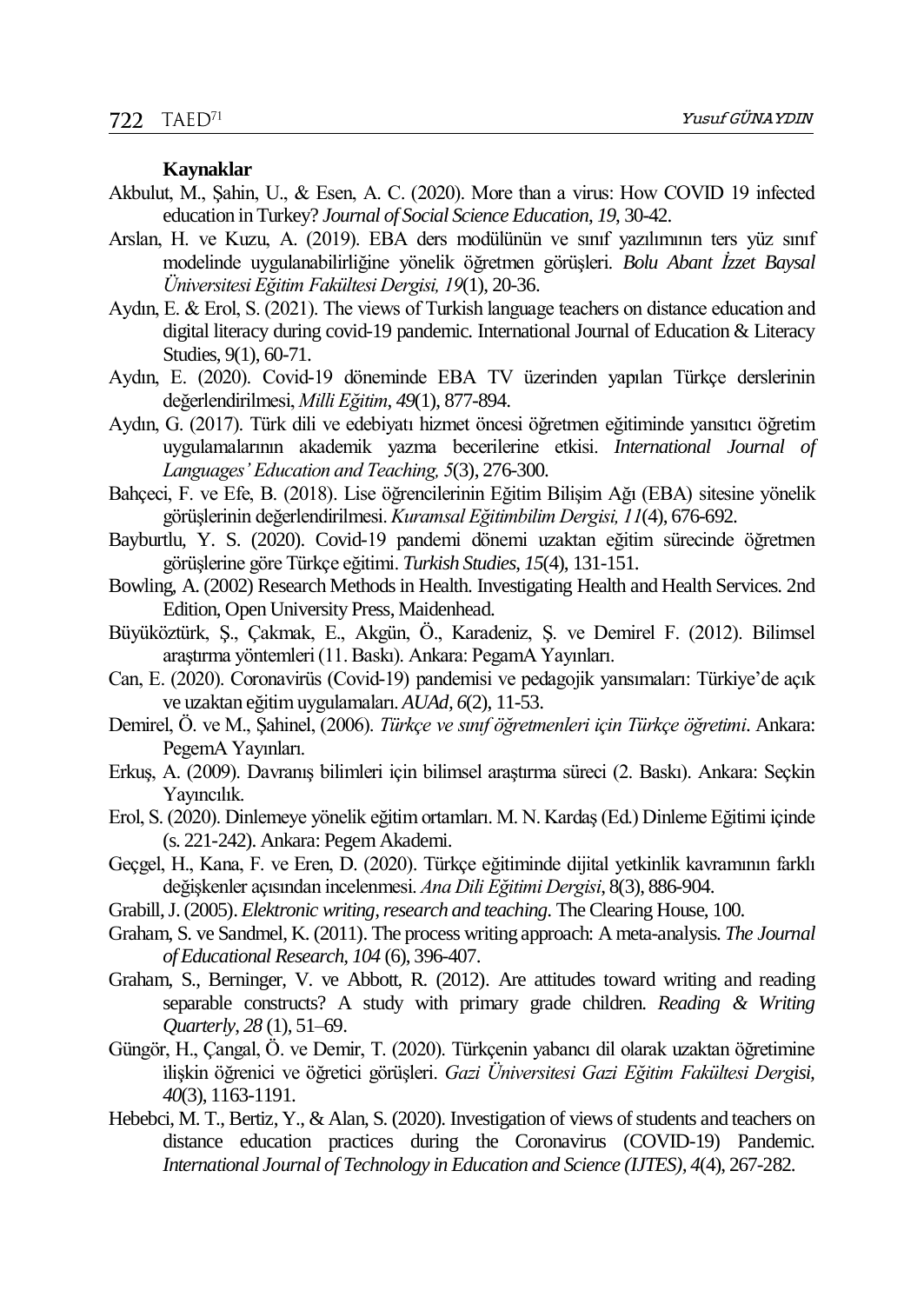İşman, A. (2011). *Uzaktan eğitim* (4. Baskı). Ankara: Pegem Akademi Yay.

- Karakuş, N., Ucuzsatar, N., Karacaoğlu, M. Ö., Esendemir, N., Bayraktar, D. (2020). Türkçe öğretmeni adaylarının uzaktan eğitime yönelik görüşleri. *RumeliDE Dil ve Edebiyat Araştırmaları Dergisi,*(19), 220-241.
- Kirchner, E. ve Mostert, L. M. (2017). Aspects of the reading motivation ve reading activity of Namibian primary school readers. *Cogent Education*, 4, 1411036.
- Koçoğlu, E., & Tekdal, D. (2020). Analysis of distance education activities conducted during COVID-19 pandemic. *Educational Research and Reviews*, *15*(9), 536-543.
- Korkmaz, G., & Toraman, Ç. (2020). Are we ready for the post-COVID-19 educational practice? An investigation into what educators think as to online learning. *International Journal of Technology in Education and Science (IJTES), 4*(4), 293-309.
- Krueger, R. A. (1994). Focus groups: A practical guide for applied research (2nd ed.). Thousand Oaks, CA: Sage Publications.
- MEB, (2019). Türkçe Öğretim Programı. Online Erişim: [https://mufredat.meb.gov.tr/Dosyalar/20195716392253-02-](https://mufredat.meb.gov.tr/Dosyalar/20195716392253-02-T%C3%BCrk%C3%A7e%20%C3%96%C4%9Fretim%20Program%C4%B1%202019.pdf) [T%C3%BCrk%C3%A7e%20%C3%96%C4%9Fretim%20Program%C4%B1%202019.pdf](https://mufredat.meb.gov.tr/Dosyalar/20195716392253-02-T%C3%BCrk%C3%A7e%20%C3%96%C4%9Fretim%20Program%C4%B1%202019.pdf) Erişim Tarihi: 19.02.2021.
- Merriam, S. B., & Tisdell, E. J. (2016). Qualitative Research: A Guide to Design and Implementation (4th ed.). San Francisco, CA: Jossey Bass.
- Moore, N. S. (2009). The effects of being a reader and of observing readers on fifth grade students' argumentative writing. Doctoral of dissertation, University of Delaware.
- Nauman, A. D. (2007). Writing in the primary grades: Tapping young children's enthusiasm to help them become good writers. *Illinois Reading Council Journal, 35* (4), 16-28.
- Nielsen, C. & West, U. (2011). The most important thing: Students with reading and writing difficulties talk about their experiences of teachers' treatment and guidance. *Scandinavian Journal of Educational Research*, 55(5), 551-565.
- Özbay, M., Barutçu, T. (2013). Dil psikolojisi ve Türkçe öğretimi. *Adıyaman Üniversitesi Sosyal Bilimler Enstitüsü Dergisi Türkçenin Eğitimi Öğretimi Özel Sayısı.*11*,* 933-973.
- Özer, Ö. ve Çekici, Y. E. (2020). Uzaktan eğitim yoluyla yürütülen Türk dili derslerinin değerlendirilmesi: Nitel bir araştırma. *RumeliDE Dil ve Edebiyat Araştırmaları Dergisi,* (Ö7), 92-110.
- Özgül, E., Ceran, D. ve Yıldız, D. (2020). Uzaktan Eğitimle yapılan Türkçe derslerinin öğretmen görüşlerine göre değerlendirilmesi. *Milli Eğitim, 49*(1), 395-412.
- Pilancı, H. Saltık, O. ve Çalışır-Zenci, s. (2020). Açık ve uzaktan yabancı dil olarak Türkçe öğreticileri için temel ilkeler. *Uluslararası BeşerîBilimler ve Eğitim Dergisi, 6* (14), 516-529.
- Santagelo, T. (2014). Why is writing so difficult for students with learning disabilities? A narrative review to inform the design of effective instruction. Learning Disabilities--A Contemporary Journal, 12(1).
- Sarıçam, İ., Özdoğan, Ü., Topçuoğlu Ünal, F. (2020). Uzaktan eğitim bünyesindeki Türkçe dersinin uygulanmasına yönelik öğretmen görüşleri. *Turkish Studies-Education*, *15*(4), 2943-2959.
- Schlosser, L. A., & Simonson, M. (2009). *Distance education: Definition and glossary of terms*  (3rd ed.). Information Age.
- Sharples, M. (1999). *How we write: Writing as creative design.* London: Routledge.